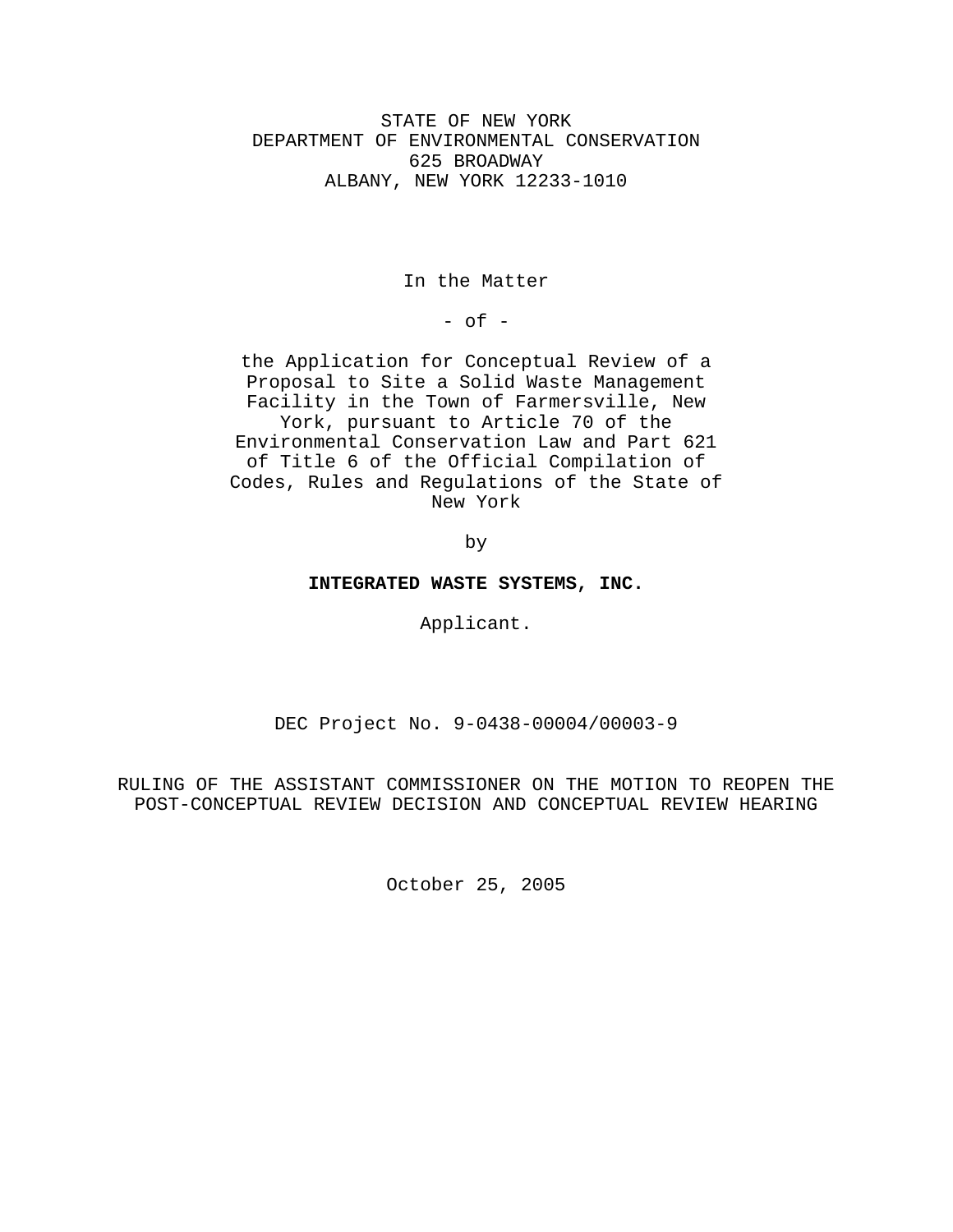## RULING OF THE ASSISTANT COMMISSIONER<sup>1</sup>

Integrated Waste Systems, Inc. ("IWS") has applied to the New York State Department of Environmental Conservation ("Department" or "DEC") for permits to construct and operate a solid waste management facility consisting of a landfill with support and ancillary facilities ("landfill" or "project") on a 430-acre site on New York State Route 98 in the Town of Farmersville, Cattaraugus County, New York ("Farmersville site").

In 1996, following a conceptual review of the proposed project conducted pursuant to section 621.11 of title 6 of the Official Compilation of the Codes, Rules and Regulations of the State of New York ("6 NYCRR"), the DEC Commissioner held that IWS's site selection process satisfied the requirements of 6 NYCRR former 360-2.12, IWS had evaluated a reasonable range of alternative sites, and the aquifer underlying the Farmersville site was not a principal aquifer (see Matter of Integrated Waste Systems, Inc. for Conceptual Review of its Proposal to Site a Solid Waste Management Facility, Decision of the Commissioner,

<sup>&</sup>lt;sup>1</sup> By memorandum dated March 29, 2005 (<u>see also</u> memorandum dated October 18, 2005), the Acting Commissioner of the New York State Department of Environmental Conservation delegated decision making authority in this matter to the Assistant Commissioner for the Office of Hearings and Mediation Services ("Office of Hearings").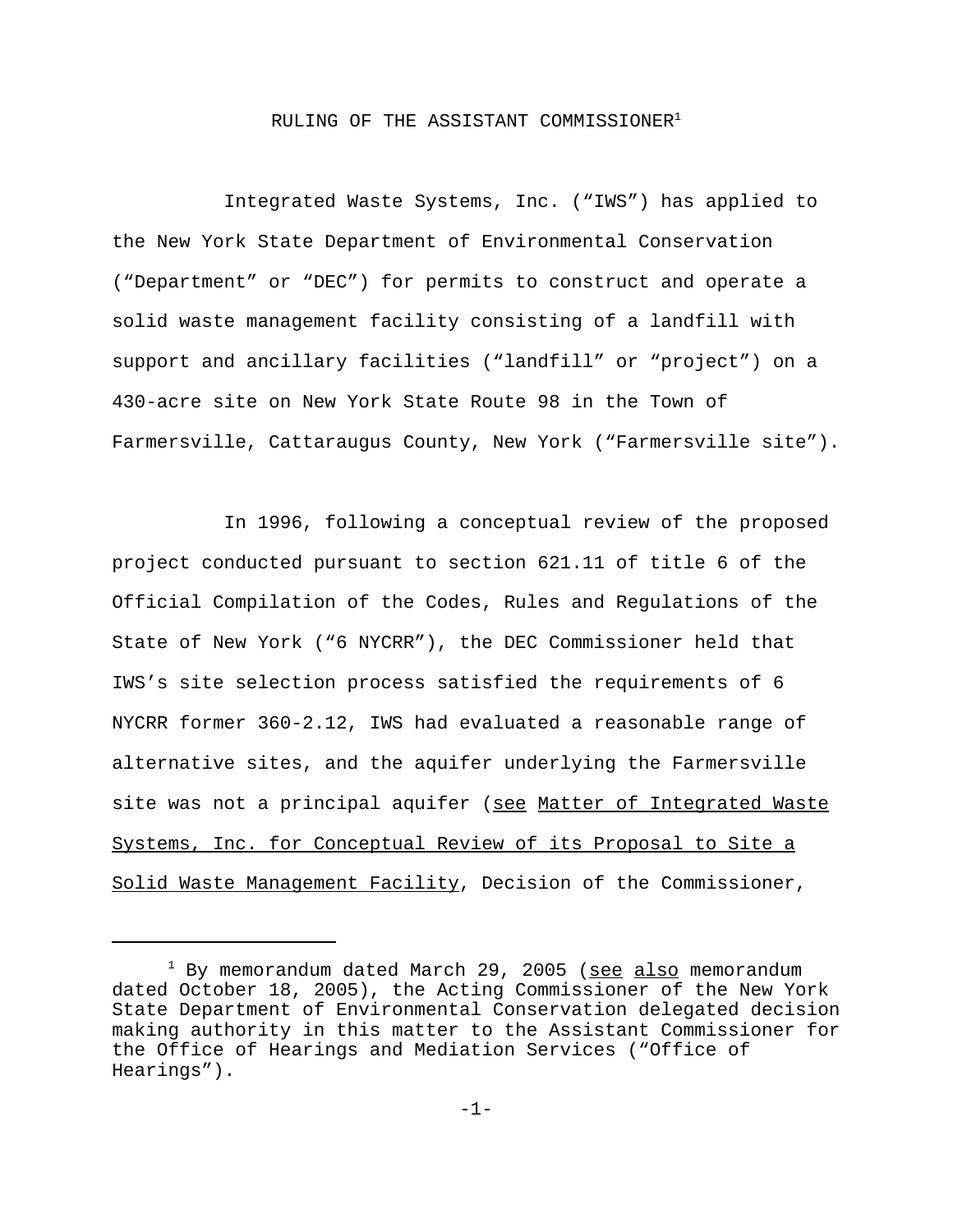May 15, 1996, at 5)("1996 Post-Conceptual Review Decision"). By motion dated October 28, 2004, Chautauqua County moved to reopen "the hearing regarding the Commissioner's [1996 Post-] Conceptual Review Decision" in light of the recent identification of a State-regulated freshwater wetland on the Farmersville site.

Papers in support of the motion were also submitted by Cattaraugus County, the City of Olean and the Town of Ischua ("Cattaraugus Objectors") and Concerned Citizens of Cattaraugus County, Inc. ("CCCC"). CCCC, in its papers, argues that significant new information about the local hydrogeology constitutes additional grounds for reopening the conceptual review process. CCCC requests that this local hydrogeology information, in addition to new information finding a Stateregulated wetland on the Farmersville site, be considered as a basis to reopen the post-conceptual review decision.

For the reasons that follow, the motion of Chautauqua County and the requests of CCCC and the Cattaraugus Objectors to reopen the 1996 post-conceptual review decision and the conceptual review hearing are denied.

-2-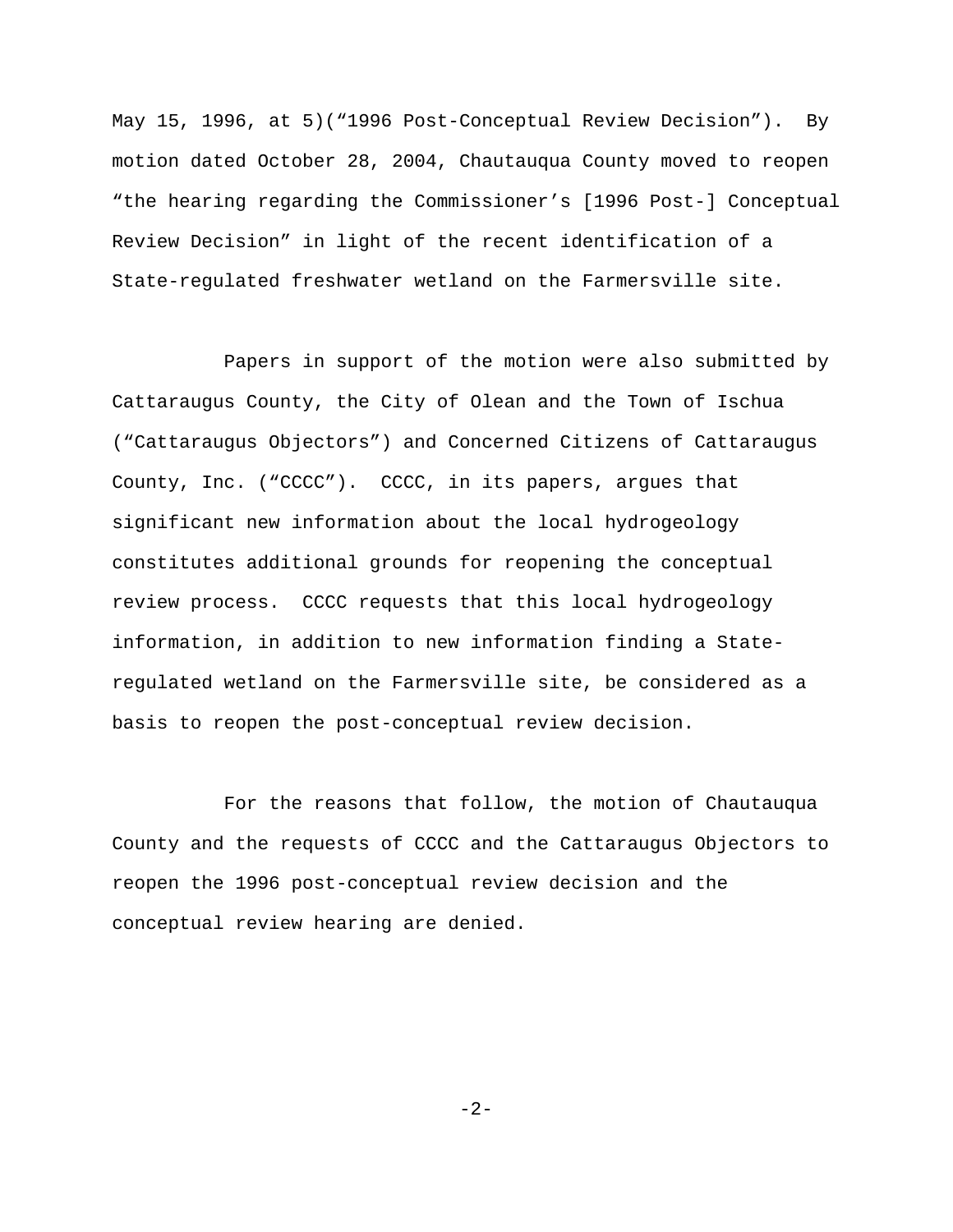#### **BACKGROUND**

## Conceptual Review: Legal Authority

Pursuant to section 70-0117(4) of the Environmental Conservation Law ("ECL"), the Department is authorized, in conjunction with one or more applications for permits and on request of an applicant, to "undertake a conceptual review of a proposed project evaluating the general approvability or nonapprovability of a proposed project, including all proposed phases or segments thereof, subject to the development and submission of more detailed plans and information and such additional applications for permits in the future as may be necessary."

Section 621.11 of 6 NYCRR establishes the criteria governing conceptual review. As provided in the regulations, a project sponsor may request the DEC to conduct "a conceptual review of the substantive consistency of the project or any component thereof with current State environmental policy and standards at the time of submission of an application (which need not be complete)" (6 NYCRR 621.11[a]). The conceptual review process includes a determination whether the information that an applicant provides is sufficient for the purposes of conceptual review, publication of a notice regarding the commencement of

 $-3-$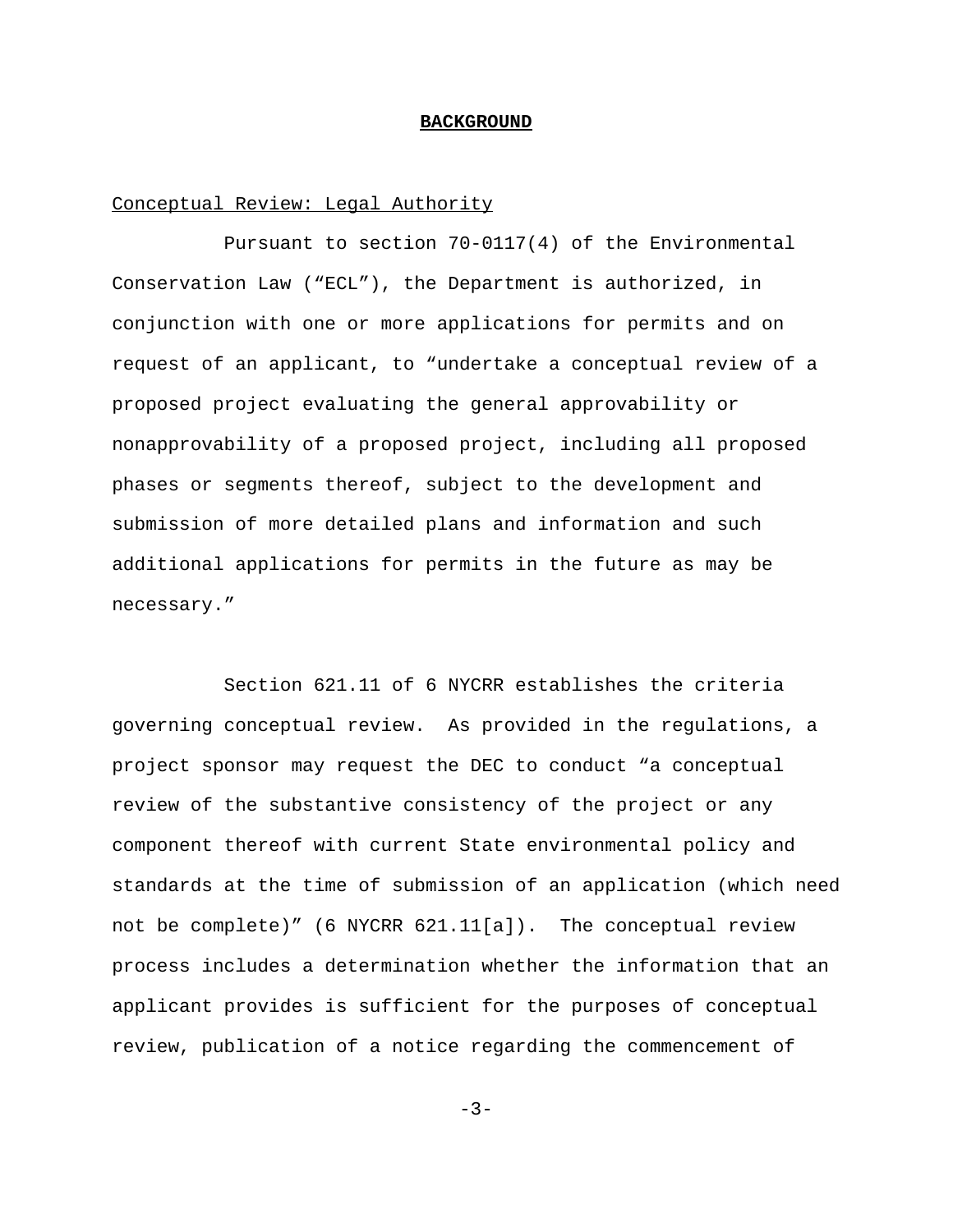conceptual review and, where required, a public hearing and an adjudicatory hearing (see 6 NYCRR  $621.11[c] - [g])$ .

Following completion of conceptual review, the Department is required to issue a post-conceptual review decision (see 6 NYCRR 621.11[h]). Although the post-conceptual review decision does not constitute a permit, it is intended to provide an applicant "with a binding decision from the department as to the general acceptability of a proposed project or any component or issue specified, the standards which will be applied to it and desirable design standards" (6 NYCRR 621.11[j][emphasis added]). Conceptual review does not, however, relieve an applicant from the requirement to obtain all necessary permits prior to commencing a project (see id.).

Subsequent to the issuance of a post-conceptual review decision, a further hearing may be required in certain circumstances. The regulations provide that "[i]n cases where a hearing has been conducted as part of conceptual review, a further hearing shall be required only:

> "(1) if the department's post-conceptual review decision specified that a hearing would be held on a specific issue; (2) if a significant change requiring a hearing is proposed in the project which was originally reviewed; (3) if relevant significant new information becomes available; (4) if applicable law or regulations have changed; or

> > $-4-$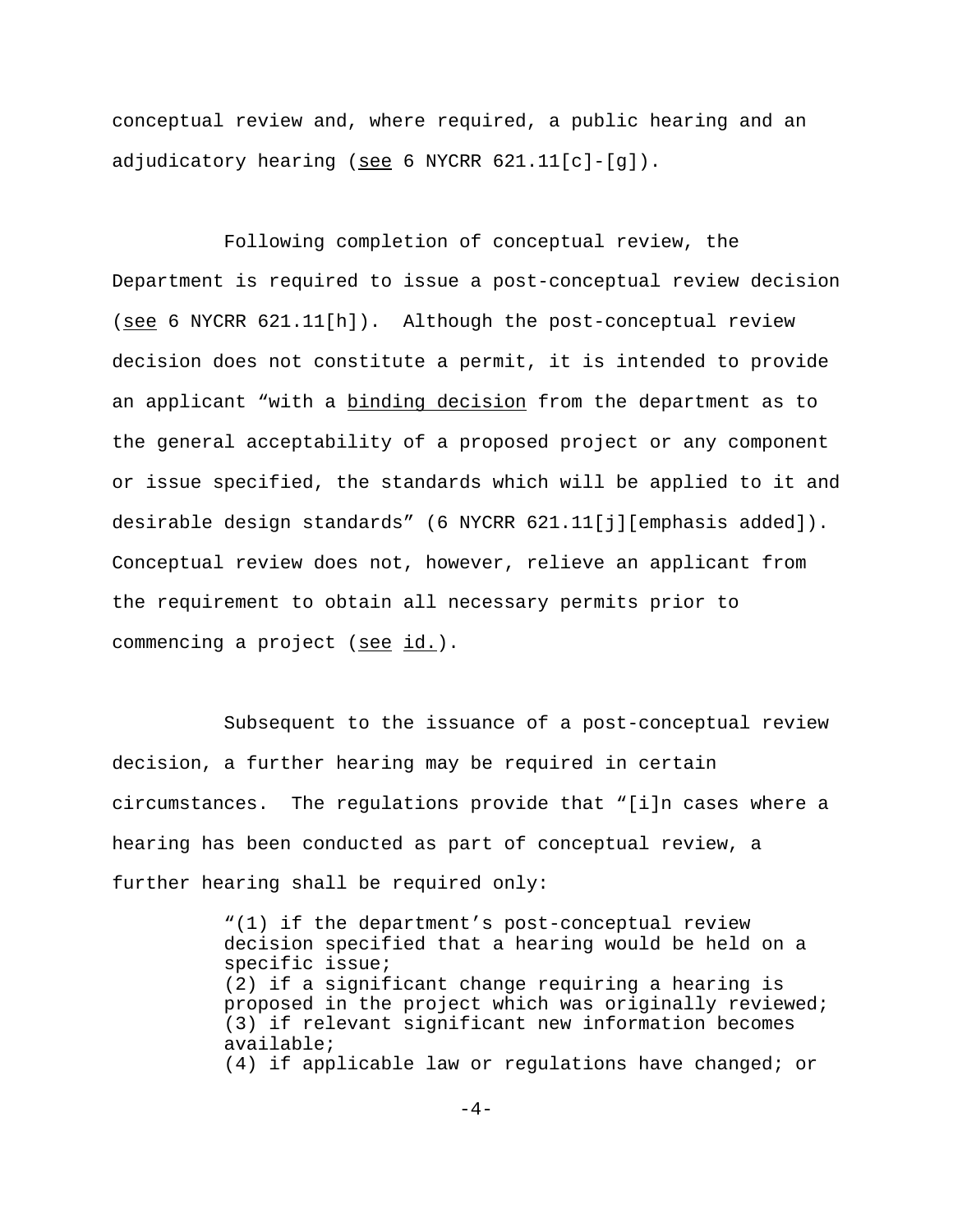(5) if it becomes apparent that the applicant may be unable to meet the conditions specified in the department's post-conceptual review decision or the requirements for a permit pursuant to section 621.3 or 621.4 of this Part" (6 NYCRR 621.11[k][1-5]).

The post-conceptual review decision remains binding on the Department and in effect "as long as the proposed project continues to conform to the descriptions contained in the request for a conceptual review subject to the limitations . . . concerning modifications" (6 NYCRR 621.11[l]). If an applicant, following a post-conceptual review decision, proposes amendments or modifications to the project that the Department determines are significant, "the review process and, if necessary, the hearing process may be reopened to review those modifications" (6 NYCRR 621.11[m]).

## Conceptual Review of the Farmersville Site

On July 10, 1990, IWS filed an application with the Department for a permit to construct and operate a landfill at the Farmersville site. On July 26, 1991, IWS formally requested that the Department conduct a conceptual review, pursuant to 6 NYCRR 621.11, to ascertain whether the Farmersville site satisfied the landfill siting regulations at 6 NYCRR former 360- 2.12.

On January 20, 1994, Department staff determined that

 $-5-$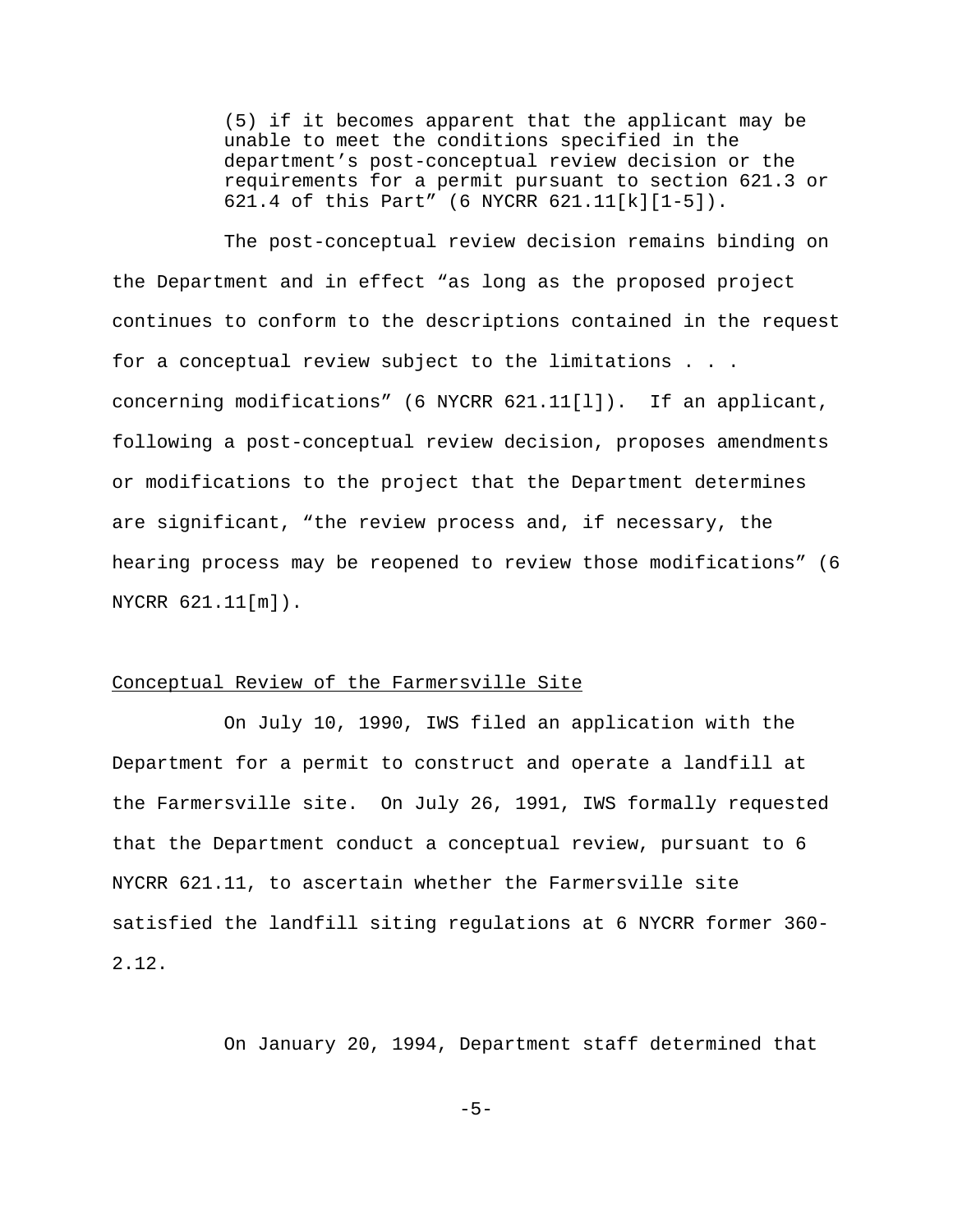IWS's request was sufficient for the purpose of conducting conceptual review. Department staff referred the request for conceptual review to the Office of Hearings on July 29, 1994, and Administrative Law Judge ("ALJ") Robert P. O'Connor was assigned to the matter. Following publication of a hearing notice in several newspapers, ALJ O'Connor held a legislative public hearing on September 21, 1994 and an issues conference on September 22,  $1994.^2$  On December 6, 1994, ALJ O'Connor issued rulings on party status and issues (see Matter of Integrated Waste Systems, Inc., Rulings of the ALJ on Party Status and Issues, December 6, 1994 ["December 1994 Ruling"]). The ALJ held that, for purposes of conceptual review, adjudicable issues had been raised with respect to various siting matters including: whether the hydrogeological characteristics of the sand and gravel deposits underlying or adjacent to the site should be considered to be a principal aquifer; the ability of IWS to meet regulatory requirements governing stability, monitorability and remediability; the potential absence of low permeability unconsolidated deposits underlying the site; the characterization of the site's underlying bedrock; and the site's groundwater flow

 $2$  Participants at the September 22, 1994 issues conference included IWS, Department staff, Cattauraugus County and the City of Olean (jointly represented), the Town of Farmersville, CCCC, a diverse group of individuals referred to in ALJ O'Connor's rulings as "Concerned Professionals," and the South Towns Homeowners Association, Inc.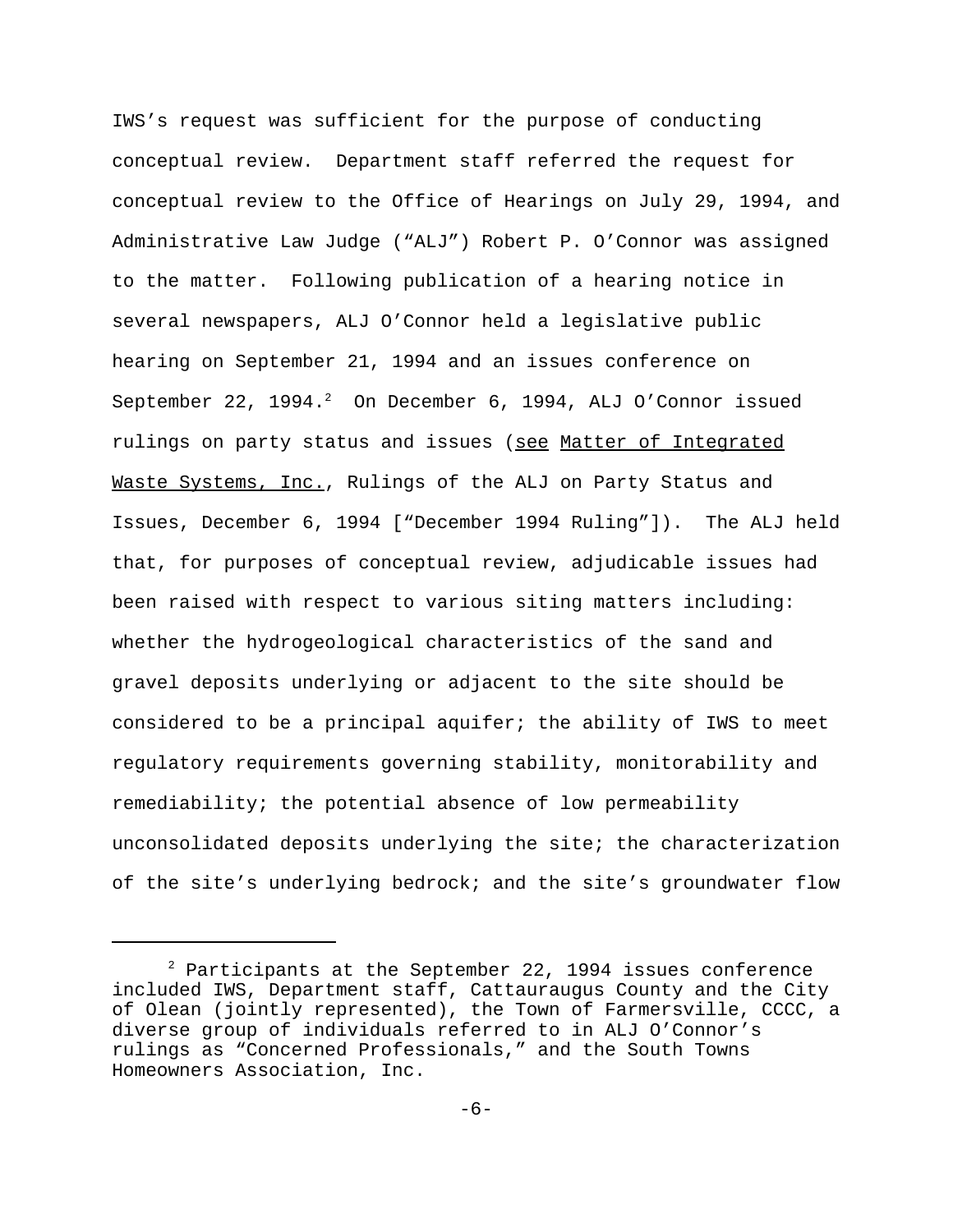patterns (see December 1994 Ruling, at 16-21).

The ALJ, however, held that with respect to state-

regulated wetlands:

"Department staff has determined on the basis of the currently available information there are no stateregulated wetlands on the site. Moreover there is no information in the instant record concerning any requests pending before the Department to amend the Freshwater Wetlands Maps for Cattaraugus County with respect to this site. . . .

. . . Furthermore, since there are no state regulated wetlands on the site, there are no statutory or regulatory bars to potential landfill siting. However, it is appropriate for the Applicant to conduct a supplemental wetlands delineation on the site. Depending on the results of the supplemental investigations, it may be appropriate to reconsider these issues at a future date" (December 1994 Ruling, at 14-15).

Appeals were taken from the December 1994 Ruling. $3$  On March 4, 1995, Acting Executive Deputy Commissioner Gary L. Spielmann issued an interim decision ("Interim Decision") which certified two issues for adjudication in the conceptual review

<sup>3</sup> No appeal, however, was taken from ALJ O'Connor's December 1994 Ruling insofar as the ALJ determined that the issue of State-regulated wetlands would not be an issue for adjudication in the conceptual review proceeding (see Letter dated January 21, 2005 from Duke, Holzman, Yaeger & Photiadis LLP to Commissioner Erin M. Crotty ["Applicant's 2005 Letter"], at 19-20). Although Acting Executive Deputy Commissioner Gary L. Spielmann stated that CCCC had asked that further specificity be included on the ALJ's statement regarding supplemental wetland delineation, he determined that CCCC's request "is not a matter that constitutes an appeal of the rulings" (Interim Decision, at 8; see also 1994 Post-Conceptual Review Decision, at 2).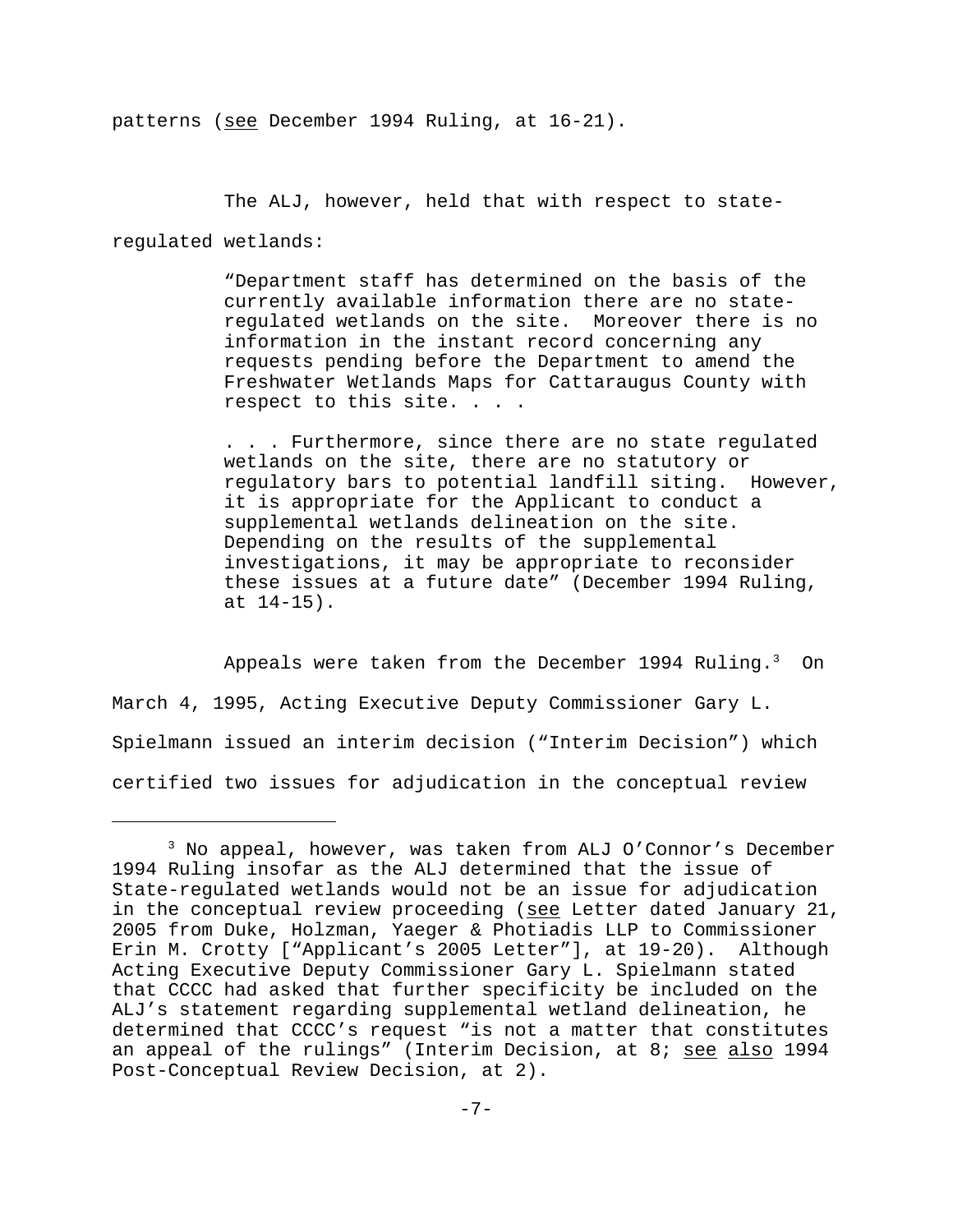proceeding: (a) whether a principal aquifer underlies the proposed site; and (b) whether the site is located in an unstable area (Interim Decision, at 9). He also determined that the parties would be allowed to submit proposals for issues "with regard to any matters that relate to the comparative assessment of alternate sites, including whether the [siting] criteria in 6 NYCRR [former] 360-2.12(d) are satisfied by the preferred alternative  $[i.e.,$  the Farmersville site]"  $(id.)$ .<sup>4</sup>

ALJ O'Connor issued supplementary rulings on July 24, 1995, in which he addressed submissions of the parties on the comparative assessment of alternative sites and compliance with 6 NYCRR former 360-2.12(d), and the presence of a State-listed threatened plant on the Farmersville site (see Matter of Integrated Waste Systems, Inc., Supplementary Rulings of the ALJ on Issues, July 24, 1995, at 1-2)("1995 Supplementary Ruling"). With respect to siting, the ALJ determined that the Farmersville site satisfied the landfill siting requirements in 6 NYCRR former 360-2.12(d), and that IWS "had complied with Part 360 requirements relating to comparative assessment of alternate sites"  $(id. at 5)$ .

<sup>4</sup> For purposes of conceptual review, the solid waste regulations in 6 NYCRR Part 360, including the landfill siting criteria at 6 NYCRR 360-2.12(d), "effective December 31, 1988, as revised May 28, 1991" were applied (1996 Post-Conceptual Review Decision, at 1).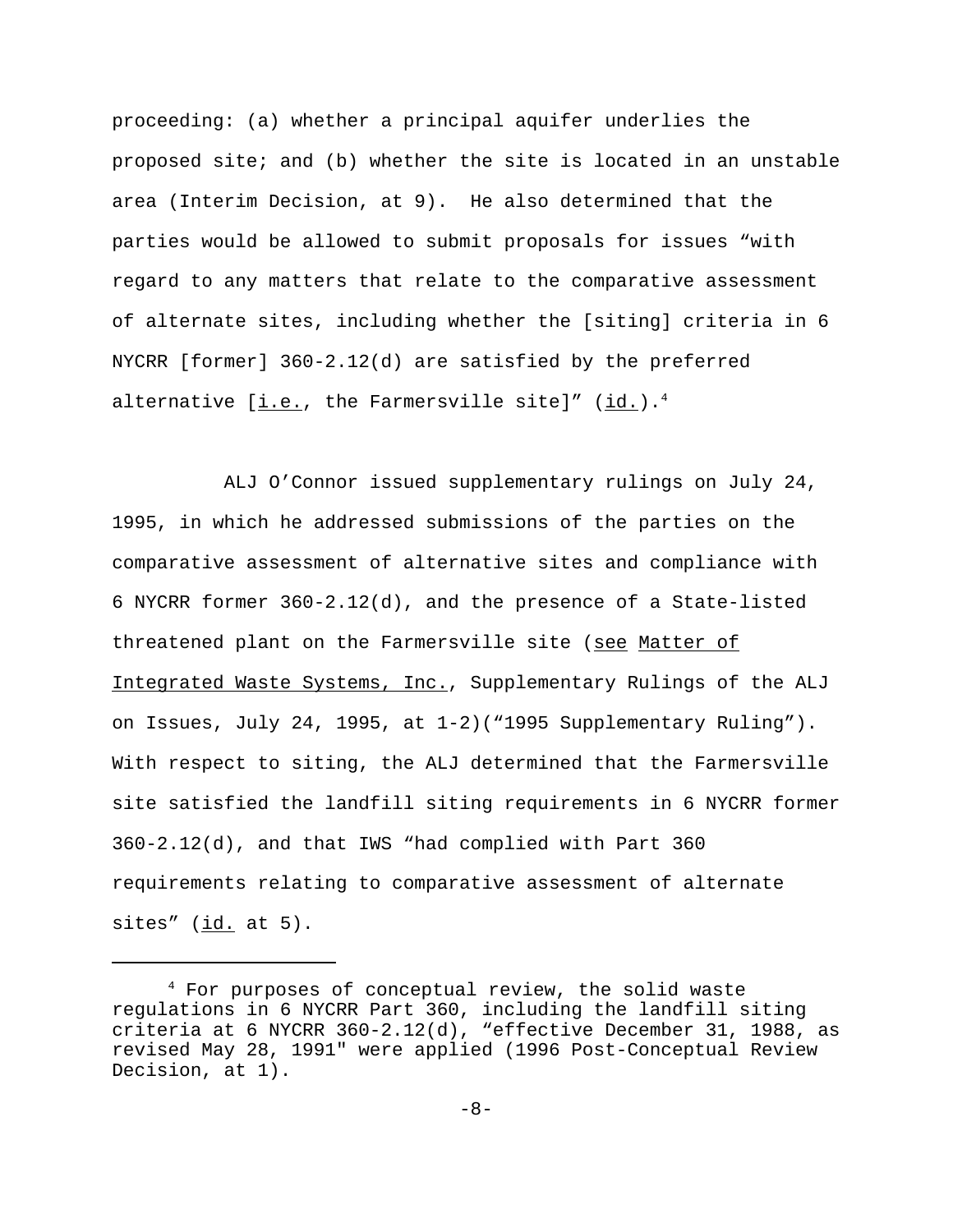Following an adjudicatory hearing on the primary aquifer and site stability issues, the ALJ submitted a hearing report and final environmental impact statement to DEC Commissioner Michael D. Zagata. Subsequently, Commissioner Zagata issued a post-conceptual review decision on May 15, 1996. The Commissioner stated that the record of the proceeding demonstrated that the aquifer at the site had "no reasonable potential to be categorized as a principal aquifer" (1996 Post-Conceptual Review Decision, at 4). Regarding stability, the Commissioner stated that he could only conclude that the site satisfies the appropriate stability and strength criteria for purposes of this conceptual review. He indicated that stability would be subject to review of the final design under the criteria and safety factors applicable at the time IWS submitted a permit application for the project  $(id. at 5)$ .

The Commissioner noted that ALJ O'Connor resolved the issue of comparative assessment of alternate sites in the 1995 Supplementary Rulings, and that all other siting issues had previously been addressed in the December 1994 Ruling and the Interim Decision (id. at 3). The Commissioner concluded:

> "I find that the Applicant's site selection process satisfies the requirements of 6 NYCRR [former] 360- 2.12, that based on the information provided in the Applicant's Site Selection Study Report, the Applicant has evaluated a reasonable range of alternative sites, and, subject to the evaluation of need . . ., the

> > $-9-$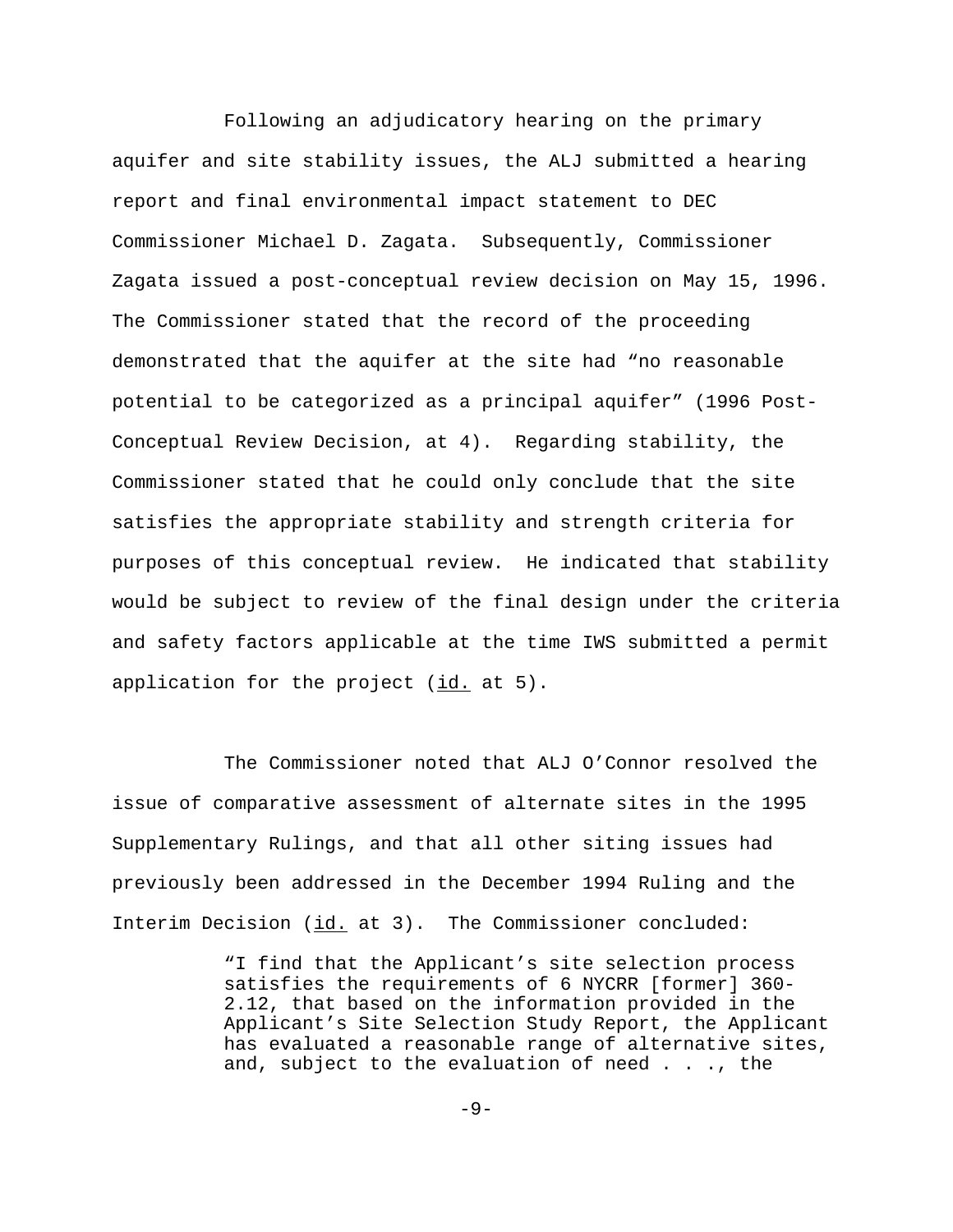Farmersville site is the most appropriate site for the Project . . . .

. . . .

"In summary, this conceptual review Decision approves the Applicant's site selection process and selection of the Farmersville site for the proposed IWS solid waste management facility. Pursuant to 6 NYCRR [621.11] this Decision will remain binding on the Department and in effect as long as the proposed project continues to conform to the descriptions contained in the Applicant's request for conceptual review, subject to the limitations in Part 621 concerning modifications.

". . . I also find that the Applicant's site selection study, which determined the Farmersville site to be the preferred site, satisfies the requirements of SEQRA" (1996 Post-Conceptual Review Decision, at 5-6).

In 1998, IWS undertook a supplemental wetland delineation for the Farmersville site. $5$  A copy was furnished to Department staff and, on April 20, 1999, Department staff visited the Farmersville site to review the delineation. Subsequently, by letter dated May 17, 1999, Department staff advised IWS that "none of the wetlands on and adjacent to the proposed [Farmersville] site meet the jurisdiction requirements of [New York State] Environmental Conservation Law Article 24 and [6] NYCRR Part 664" (Letter from Kenneth C. Taft, DEC Region 9 Deputy Regional Permit Administrator to William L. Heitzenrater, Southern Tier Waste

<sup>5</sup> IWS had previously undertaken a wetlands delineation of the Farmersville site which had been included as part of the draft environmental impact statement for the conceptual review process (see Applicant's 2005 Letter, at 7 & Exhibit A attached thereto).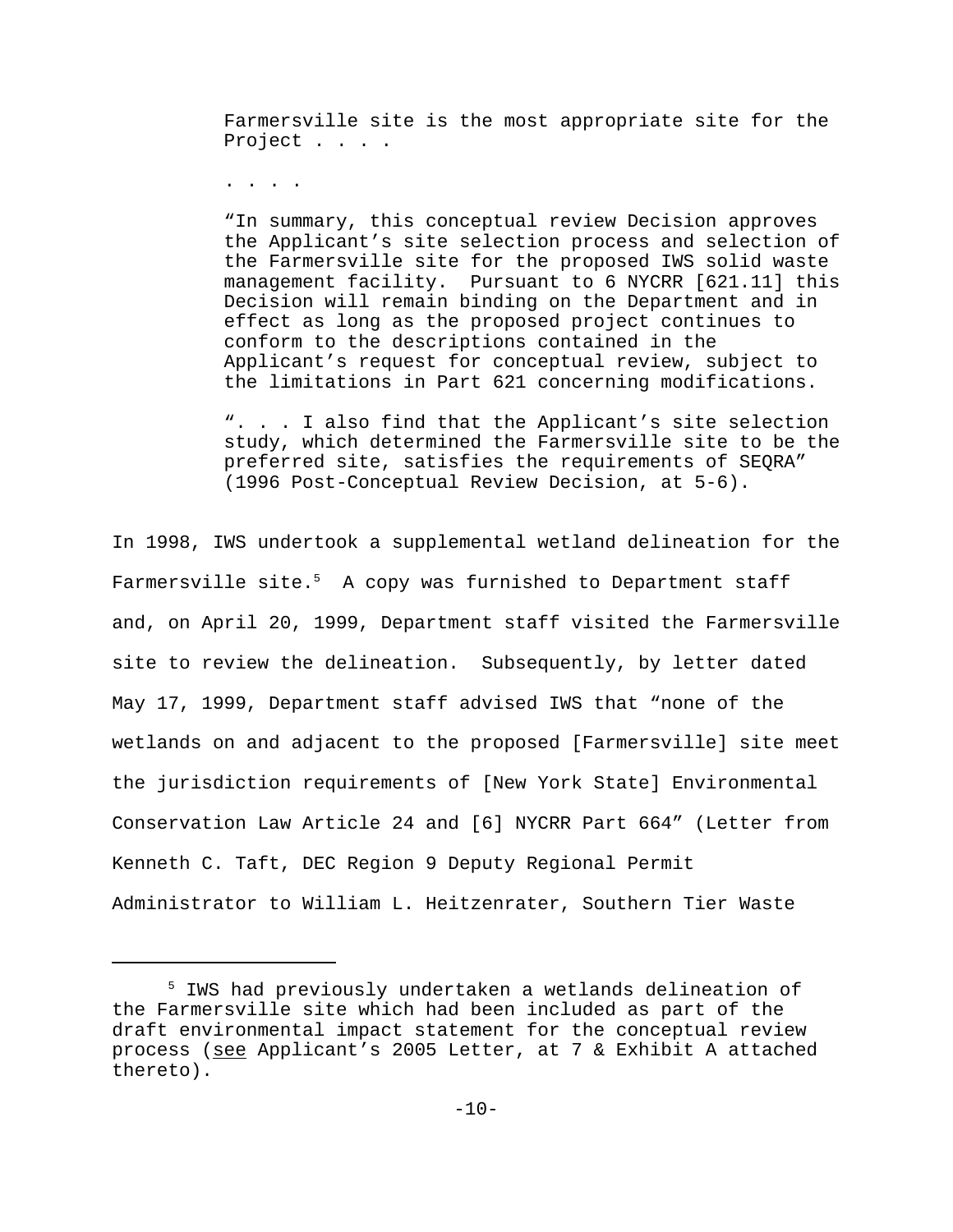Services, Inc., May 17, 1999; see also 6 NYCRR 664.2[f][defining freshwater wetland for purposes of State jurisdiction]).6

# Part 624 Proceeding on IWS's Permit Applications

Following the issuance of the post-conceptual review decision, IWS developed engineering plans and prepared permit applications for the Farmersville site. On October 24, 2003, Department staff advised IWS that its permit applications for the facility were complete and referred the permit applications to the Office of Hearings for consideration pursuant to the permit hearing procedures set forth at 6 NYCRR part 624 ("Part 624"). Due to the retirement of ALJ O'Connor, ALJ Kevin J. Casutto was assigned to the permit hearing proceeding.

ALJ Casutto conducted legislative hearings on the project on March 30 and 31, 2004 and commenced the issues conference on April 27, 2004. Among those participating in the current proceeding, in addition to Department staff and IWS, are:

<sup>6</sup> Chautauqua County in its motion asserts that IWS failed to undertake the additional site wetland delineation referenced by ALJ O'Connor in the December 1994 Ruling, and that this failure warrants reopening the conceptual review hearing. Chautauqua County's assertion is not factually correct. As noted, IWS performed a delineation of onsite wetlands in 1998 and presented the findings to Department staff which reconfirmed that no Stateregulated wetlands existed on the site at that time. Accordingly, there was no failure to undertake an additional site wetland delineation.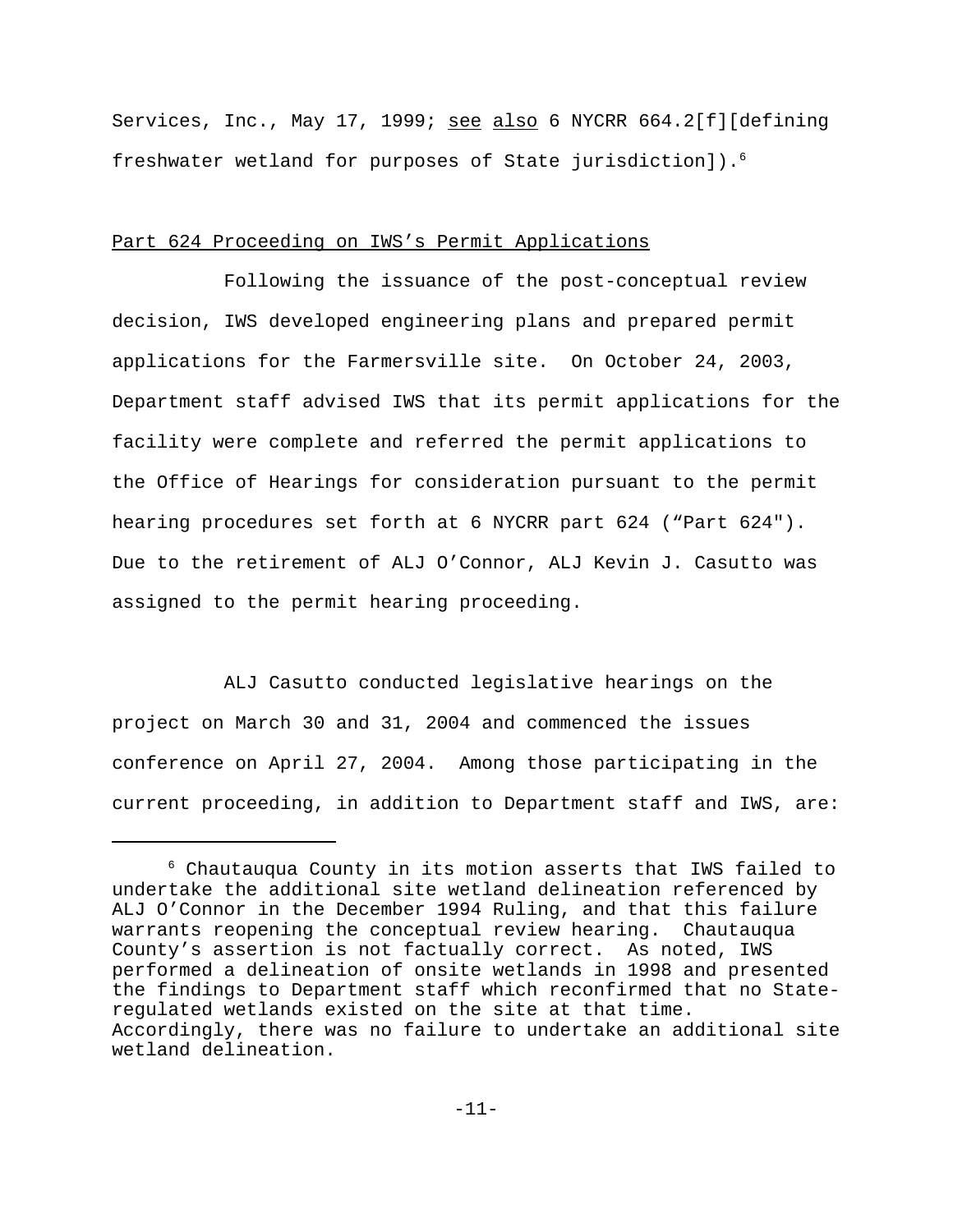Chautauqua County; CCCC; the Cattaraugus Objectors; a group of local residents; Ischua Valley Estates, LLC; and the Town of Farmersville.

ALJ Casutto adjourned the issues conference, in part, to await IWS's submission of a freshwater wetlands permit application for the project. Previously, by letter dated February 20, 2004, Cattaraugus County and the City of Olean requested that the DEC amend its freshwater wetlands maps to add acreage to an existing wetland on the Farmersville site (see Exhibit C to Applicant's 2005 Letter). With this addition, Cattaraugus County and the City of Olean argued that the resulting wetland would be greater than 12.4 acres and, accordingly, would meet the "state jurisdictional size threshold" for a State-regulated wetland  $(id.)$ , at 2). Department staff subsequently re-evaluated wetland conditions and redelineated the existing wetland. As a result, the wetland's size was increased to greater than 12.4 acres, thereby subjecting the wetland to State regulation. $^7$  A portion of this wetland would be impacted

 $7$  Department staff, in papers filed on January 19, 2005 in opposition to the motions to reopen the post-conceptual review decision ("Department Staff's Papers"), indicated that the redelineated wetland contained 13.3 acres (Department Staff's Papers, at 9). Although the estimates of the project's impacts on the wetland and its adjacent area vary somewhat, only a small portion of the wetland and its adjacent area is claimed to be impacted (see Department Staff's Papers at 9; Applicant's 2005 Letter, at 13).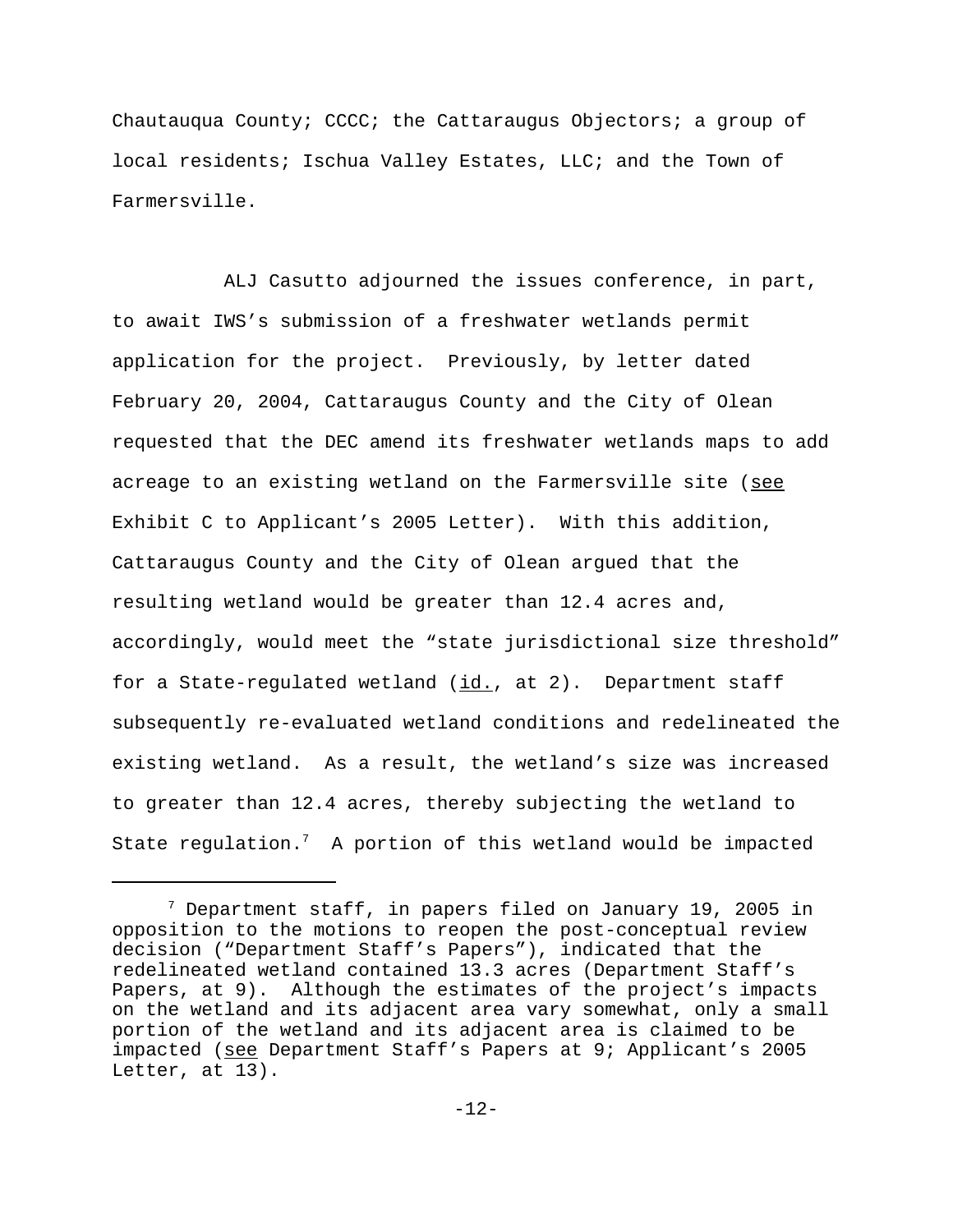by the proposed landfill's perimeter berm and a stormwater retention pond. Although IWS has not conceded that the redelineated wetland is subject to State regulation, it agreed to prepare a freshwater wetlands permit application "to be included as part of its Part 360 permit application package" (Applicant's 2005 Letter, at 12-13).

# Motion to Reopen the Post-Conceptual Review Decision

By letter dated October 28, 2004, Chautauqua County moved to reopen the hearing on the Commissioner's 1996 Post-Conceptual Review Decision ("Motion"). The basis of the motion, according to Chautauqua County, "is that relevant significant new information has become available since the [post-conceptual review] decision was issued . . . and the [a]pplicant will be unable to meet the conditions specified in the [post-conceptual review decision] or the requirements for a permit" (Motion, at 1 [citing 6 NYCRR  $621.11(k)(3)$  and 6 NYCRR  $621.11(k)(5)$ ]).

Chautauqua County contends that the 1996 postconceptual review decision was based, in part, upon a record and finding that no State-regulated wetlands were located on the Farmersville site. The County notes that the recently identified State-regulated wetland on the site would be impacted by the proposed landfill. Accordingly, Chautauqua County contends that

-13-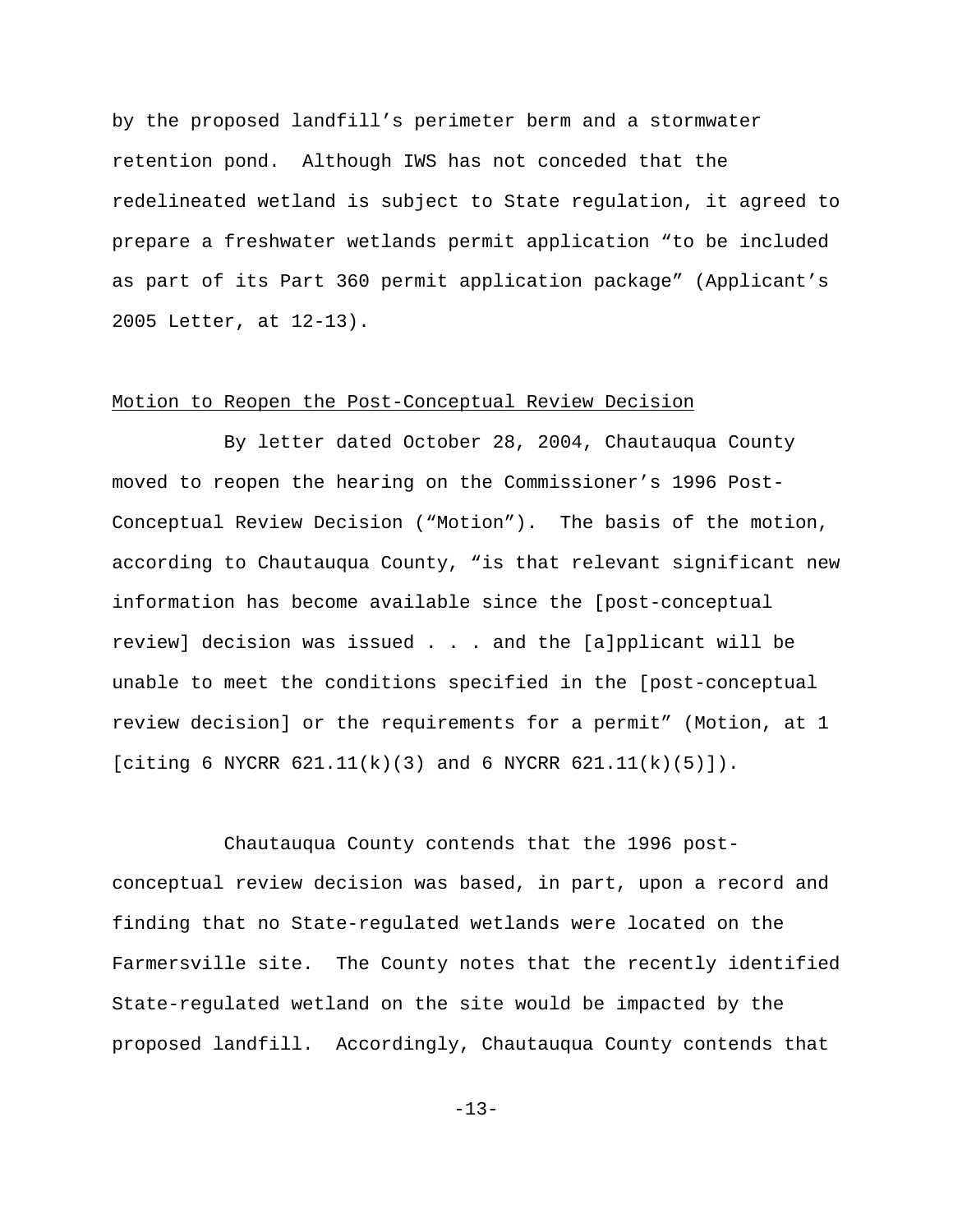because Part 360 prohibits constructing or operating a solid waste management facility within the boundary of a regulated wetland (<u>see</u> 6 NYCRR former 360-1.14[c][4]),<sup>8</sup> IWS cannot meet the conditions specified in the 1996 post-conceptual review decision or the Part 360 requirements for a solid waste management facility permit (see Motion, at 2).

Chautauqua County further maintains that, if the Stateregulated wetland on the Farmersville site had been identified at the time of conceptual review, IWS's siting criteria would have eliminated the Farmersville site as the location for a proposed landfill (see  $id.$ ).<sup>9</sup> Chautauqua County states that the existence of a State-regulated wetland on the Farmersville site represents a threshold issue, and should be assessed in the site selection process (id. at 4). Accordingly, Chautauqua County argues that reopening the conceptual review process is the "only appropriate resolution" (id.).

<sup>8</sup> The prohibition with respect to the construction or operation of new solid waste management facilities within the boundaries of a State-regulated wetland at 6 NYCRR  $360-1.14(c)(4)$ in the regulations that were effective December 31, 1988 as revised May 28, 1991 (see supra, fn 4) is found in the current Part 360 regulations at 6 NYCRR 360-1.7(a)(2)(iv).

<sup>9</sup> Chautauqua County notes that ALJ O'Connor found that two different sites considered by applicant, the Farmersville site and one referred to as "Albion/Murray", satisfied the Part 360 landfill siting requirements (Motion, at 5).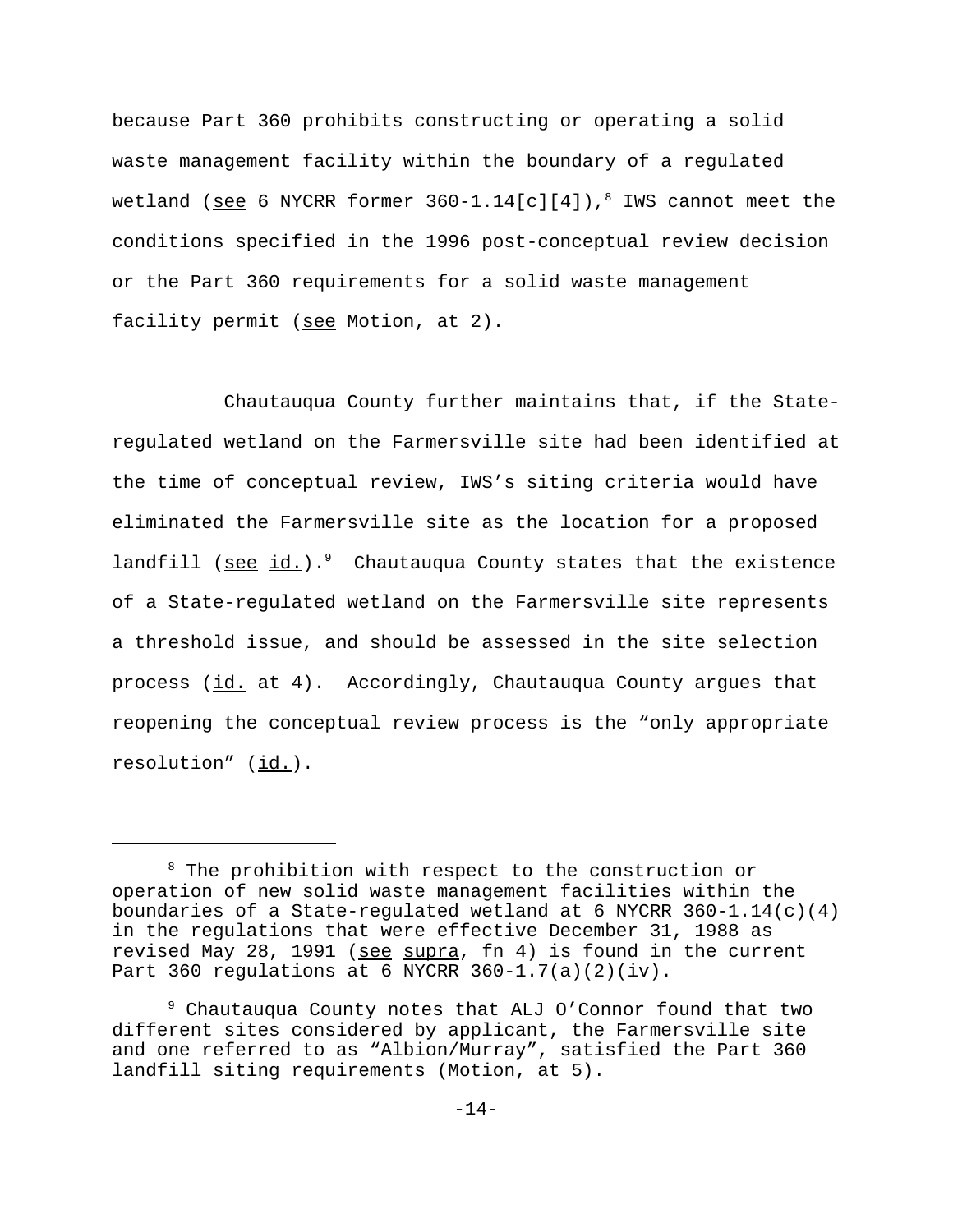Following the filing of the motion, the Office of Hearings established a briefing schedule to allow the other participants in the issues conference before ALJ Casutto to submit comments on the motion. In accordance with that schedule, papers were submitted in support of the motion by the Cattaraugus Objectors on December 17, 2004 ("Cattaraugus Objectors' Supporting Papers") and by CCCC on December 18, 2004 ("CCCC Supporting Papers").

The Cattaraugus Objectors similarly argue that the applicable Part 360 regulations prohibit the construction and operation of a landfill on the Farmersville site. Furthermore, the Cattaraugus Objectors indicate that ALJ O'Connor recognized that later wetland surveys could re-open the conceptual review process (Cattaraugus Objectors' Supporting Papers, at 1, 3). The Cattaraugus Objectors contend that, in light of the recent identification of a State-regulated wetland on the Farmersville site, IWS's siting study, if repeated, would not select the Farmersville site as the preferred site  $(id.$  at  $5-6$ ). As part of its submission, the Cattaraugus Objectors also offer specific comments on IWS's freshwater wetlands permit application (see id. at 4-5 & Exhibit A [comments of the Cattauraugus Objectors' consultant on alleged impacts of construction and long term dewatering on wetlands in the immediate vicinity of the

-15-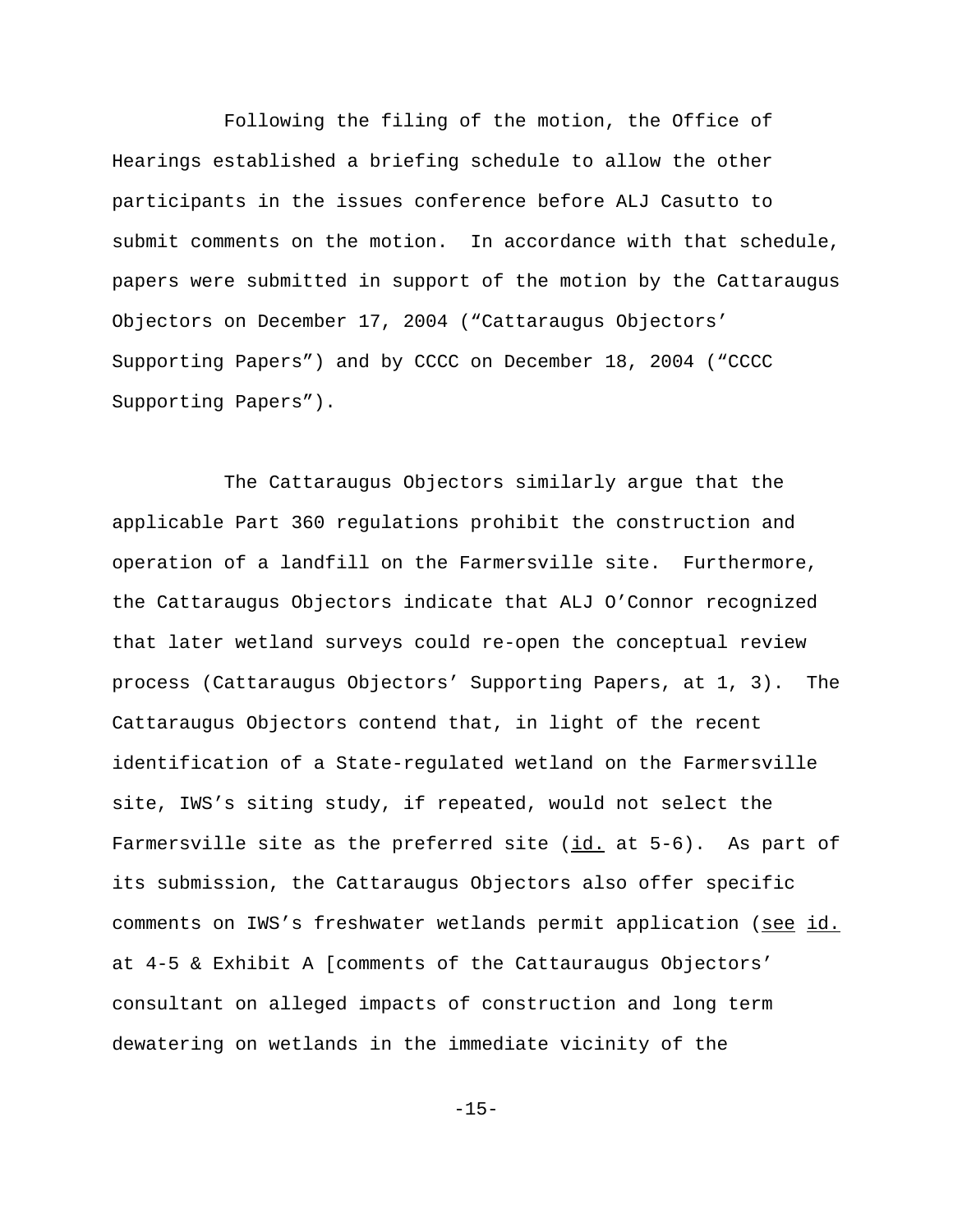Farmersville site and the "mitigation wetland area"]).

CCCC, in its submission, argues that, in addition to the presence of a State-regulated wetland, "significant new information about the local hydrogeology . . . has come to light" since the 1996 post-conceptual review decision (CCCC Supporting Papers, at 1). CCCC indicates that both of these matters were addressed in its petition for party status that was submitted in the pending proceeding before ALJ Casutto and should be considered as grounds to reopen the 1996 post-conceptual review decision.<sup>10</sup> CCCC also argues that IWS's site selection study failed to implement an "iterative selection methodology" (id. at  $2-4$ ).

Papers were submitted in opposition to the motion of Chautauqua County and the supporting submissions of CCCC and the Cattaraugus Objectors by Department staff on January 19, 2005 ("Department Staff's Papers") and by IWS on January 21, 2005 ("Applicant's 2005 Letter"). Department staff contends that the appropriate forum for the wetland and hydrogeology matters that Chautauqua County, CCCC and the Cattaraugus Objectors have raised

<sup>&</sup>lt;sup>10</sup> Attached to the CCCC Supporting Papers are copies of its petition for party status, well survey information, hydrogeologyrelated comments dated June 23, 2004 by a CCCC consultant, and related material.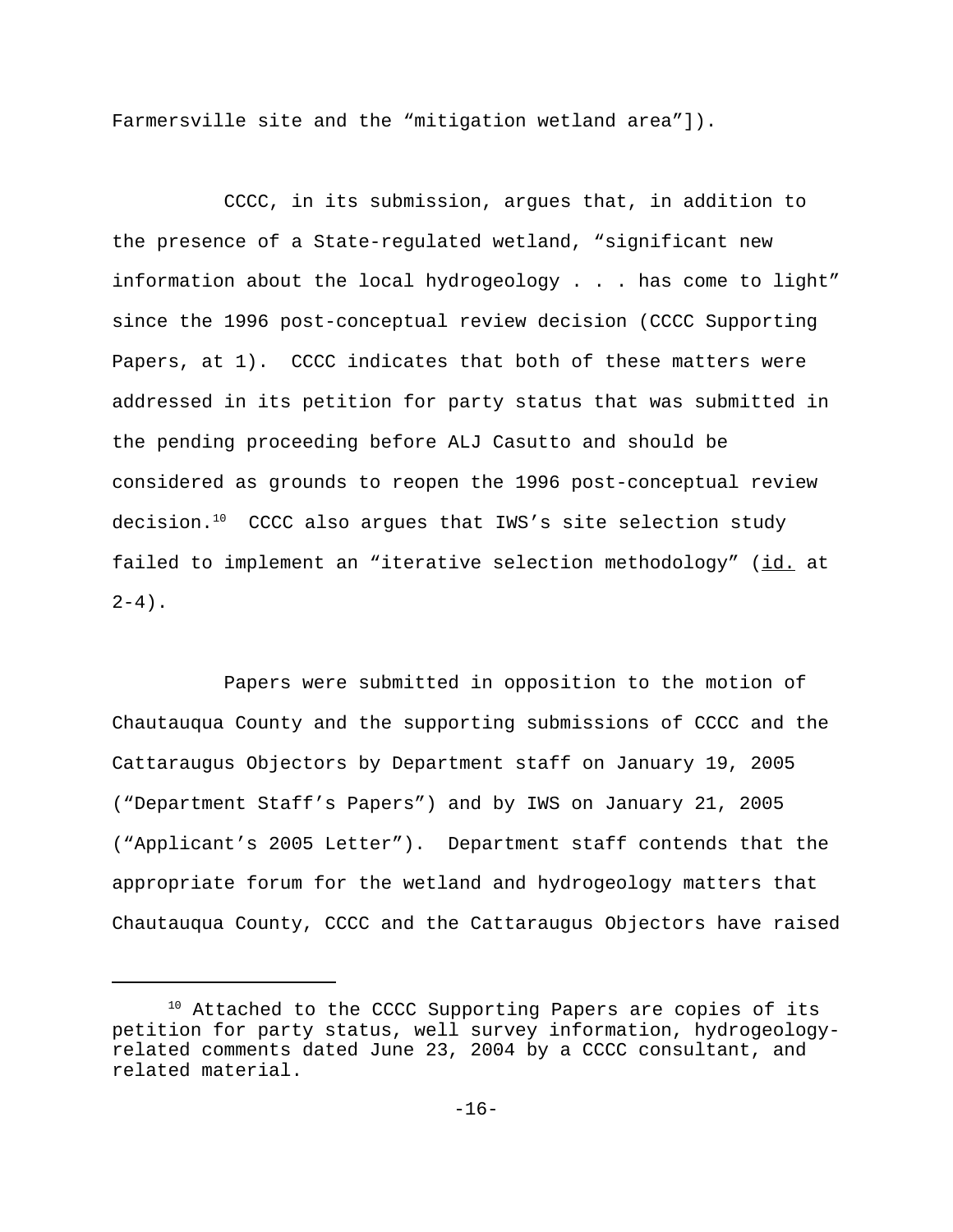is the Part 624 proceeding on IWS's permit applications that is currently pending before ALJ Casutto.

IWS also argues that no purpose would be served by reopening the post-conceptual review decision to address these matters of wetland and hydrogeology and that they can and should be addressed in the pending proceeding on the permit applications.

#### **DISCUSSION**

The conceptual review process is intended to provide an early and binding decision for an applicant "as to the general acceptability of a proposed project or any component or issue specified" (6 NYCRR 621.11[j]). Conceptual review is considered particularly suited for the siting of solid waste management facilities (see DEC Organization and Delegation Memorandum #90- 39, "Policy: Solid Waste Management Facility Siting and Conceptual Review," December 3, 1990 ["O&D #90-39"]). In addressing the relationship between facility siting and conceptual review, O&D #90-39 states that conceptual review "enable[s] early executive decisions on the acceptability of siting efforts by project sponsors before they must invest substantial time and money in long-term site monitoring and

-17-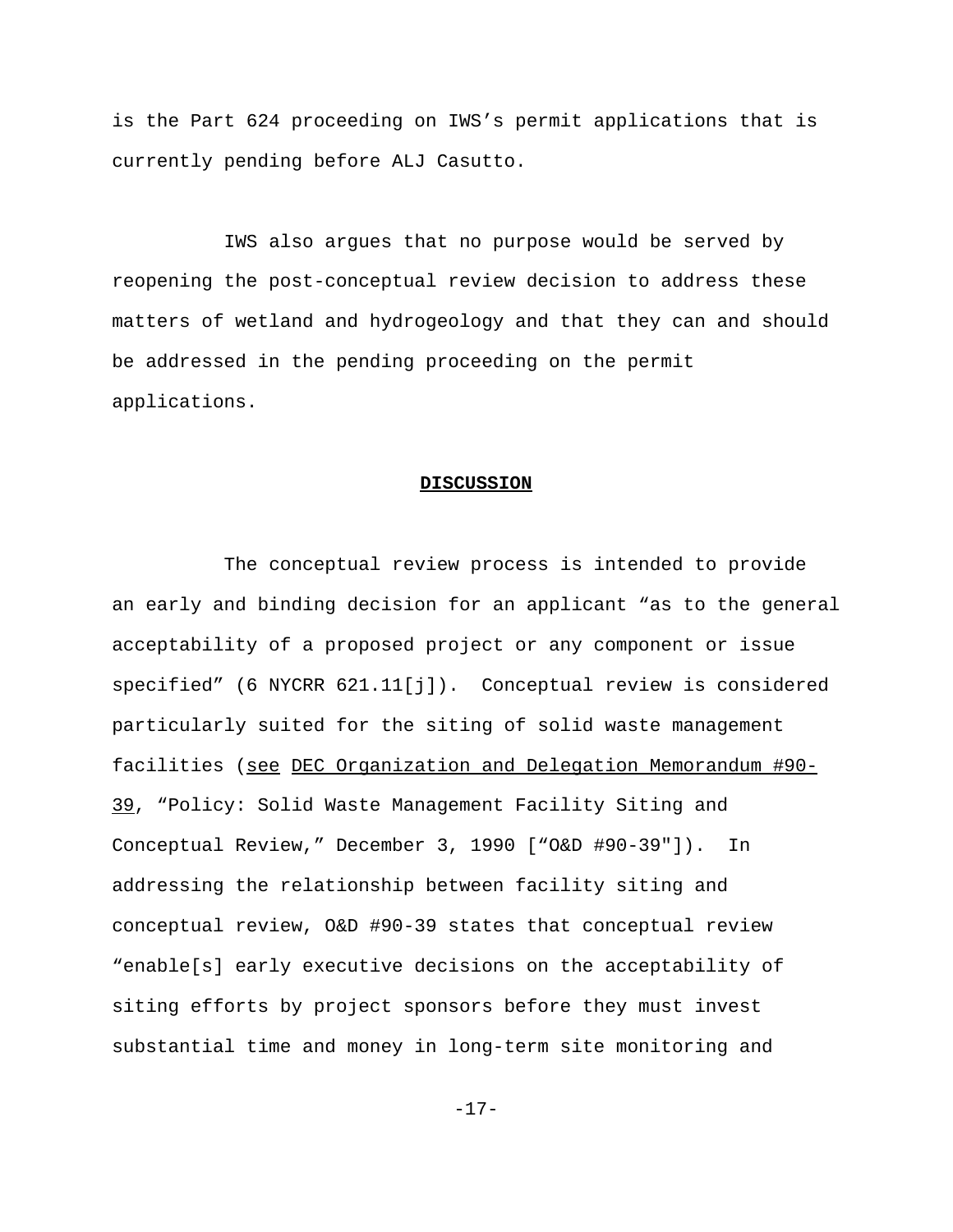characterization, as well as facility design"  $(id.$  at  $1)$ .

According to O&D #90-39, conceptual review approvals provide "a reliable foundation upon which project sponsors can build further investments and commitments to solid waste facility development" (id.) and serve as a "long-term guarantee" (id. at 4). Department staff has been directed "to make every effort" to provide "'grandfathering' protection" to projects that have been the subject of conceptual review approvals, "consistent with [the Department's] other mandates" (id.). A conceptual review decision on siting is not subject to further adjudication unless site conditions prove themselves drastically different than characterized in the conceptual review" (Attachment to O&D #90- 39, at 4[emphasis added]). $<sup>11</sup>$ </sup>

As ALJ O'Connor noted, the conceptual review with respect to the Farmersville site was meant to resolve siting issues at the Farmersville site so that those siting issues "would not have to be revisited in any subsequent permit

<sup>&</sup>lt;sup>11</sup> Prior administrative law judge rulings have also emphasized the finality of a post-conceptual review decision (see, e.g., Matter of Oneida-Herkimer Solid Waste Management Authority, Rulings of the ALJ on Party Status and Issues, January 30, 2001, at 26 ["[c]onceptual review allows project sponsors to receive binding decisions of the Department . . . so that these issues cannot arise later to defeat a project after development expenses have been incurred"]).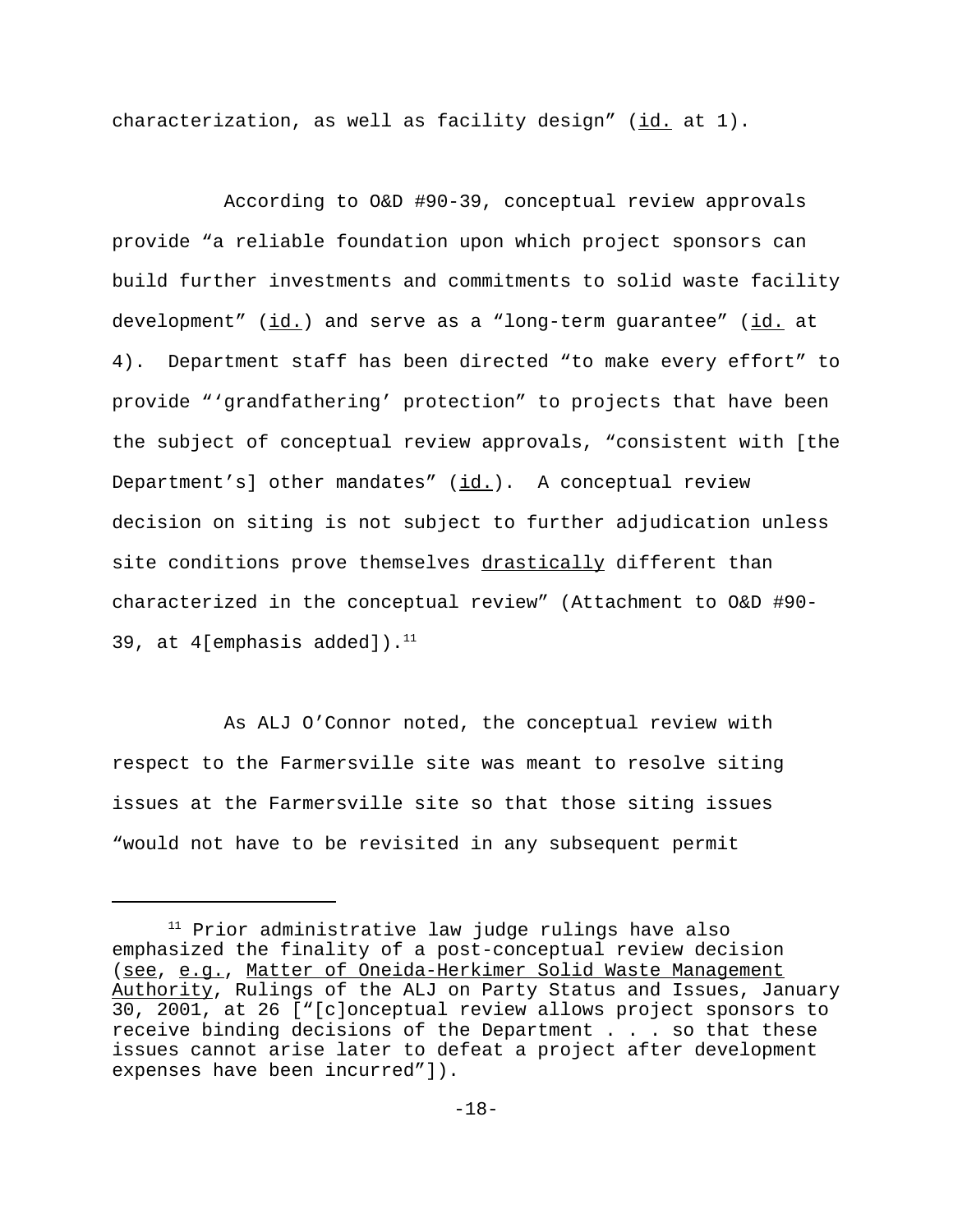proceeding" (December 1994 Ruling, at 4; see also Interim Decision, at 1-2). The Commissioner, in approving IWS's site selection process and selection of the Farmersville site for the proposed IWS solid waste management facility, noted that the approval would be binding on the Department and "in effect as long as the proposed project continues to conform to the descriptions contained in the Applicant's request for conceptual review, subject to the limitations in Part 621 concerning modifications" (1996 Post-Conceptual Review Decision, at 5). IWS, in reliance on the post-conceptual review decision, conducted further investigations on the Farmersville site and prepared permit applications for the proposed facility.

Department regulation, guidance and precedent underscore that the binding effect of conceptual review should not be disturbed absent compelling reasons. Decisions arising from conceptual review are generally entitled to administrative repose. As noted, Chautauqua County argues that the recent delineation of a State-regulated wetland on the Farmersville site requires a "further hearing" and a reopened conceptual review process and cites 6 NYCRR  $621.11(k)(3)$  ("relevant significant new information") and 6 NYCRR  $621.11(k)(5)(applicant inability to$ meet the conditions specified in the post-conceptual review decision or the requirements for a permit) in support of its

-19-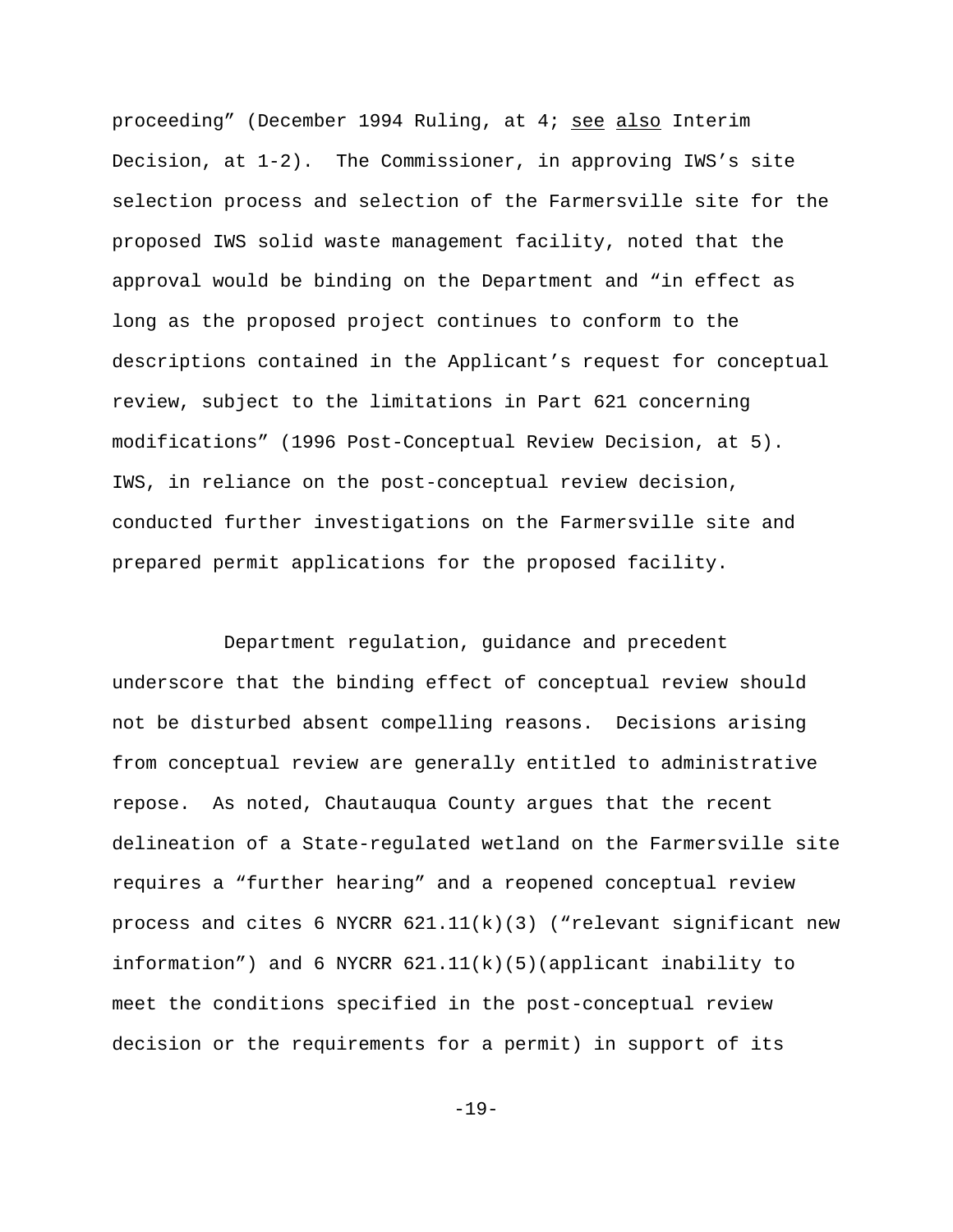position. The Cattaraugus Objectors also rely on 6 NYCRR  $621.11(k)(3)$  in support of reopening the post-conceptual review decision. CCCC makes similar arguments in support of reopening the post-conceptual review decision based on alleged new information on local hydrogeology.

Contrary to the arguments of Chautauqua County, CCCC and the Cattaraugus Objectors, in cases where, as here, a hearing has been conducted as part of conceptual review, the regulatory provisions they cite do not mandate that the conceptual review hearing be reopened, but only that a "further hearing" be held (see 6 NYCRR  $621.11[k]$ ).<sup>12</sup>

In this matter, a hearing process other than conceptual review is not only available, but is the contemplated procedure to address any outstanding issues relating to the proposed project. Where a post-conceptual review decision is issued with respect to a proposed solid waste management facility, an applicant must still submit all required permit applications for

 $12$  The post-conceptual review decision stated that the decision would remain binding upon the Department "subject to the limitations in Part 621 concerning modifications" (1996 Post-Conceptual Review Decision, at 5). The limitations concerning modifications appear in 6 NYCRR 621.11(m), and not section 621.11(k). Furthermore, the only reference to reopening the conceptual review process appears in 6 NYCRR 621.11(m), and not section 621.11(k).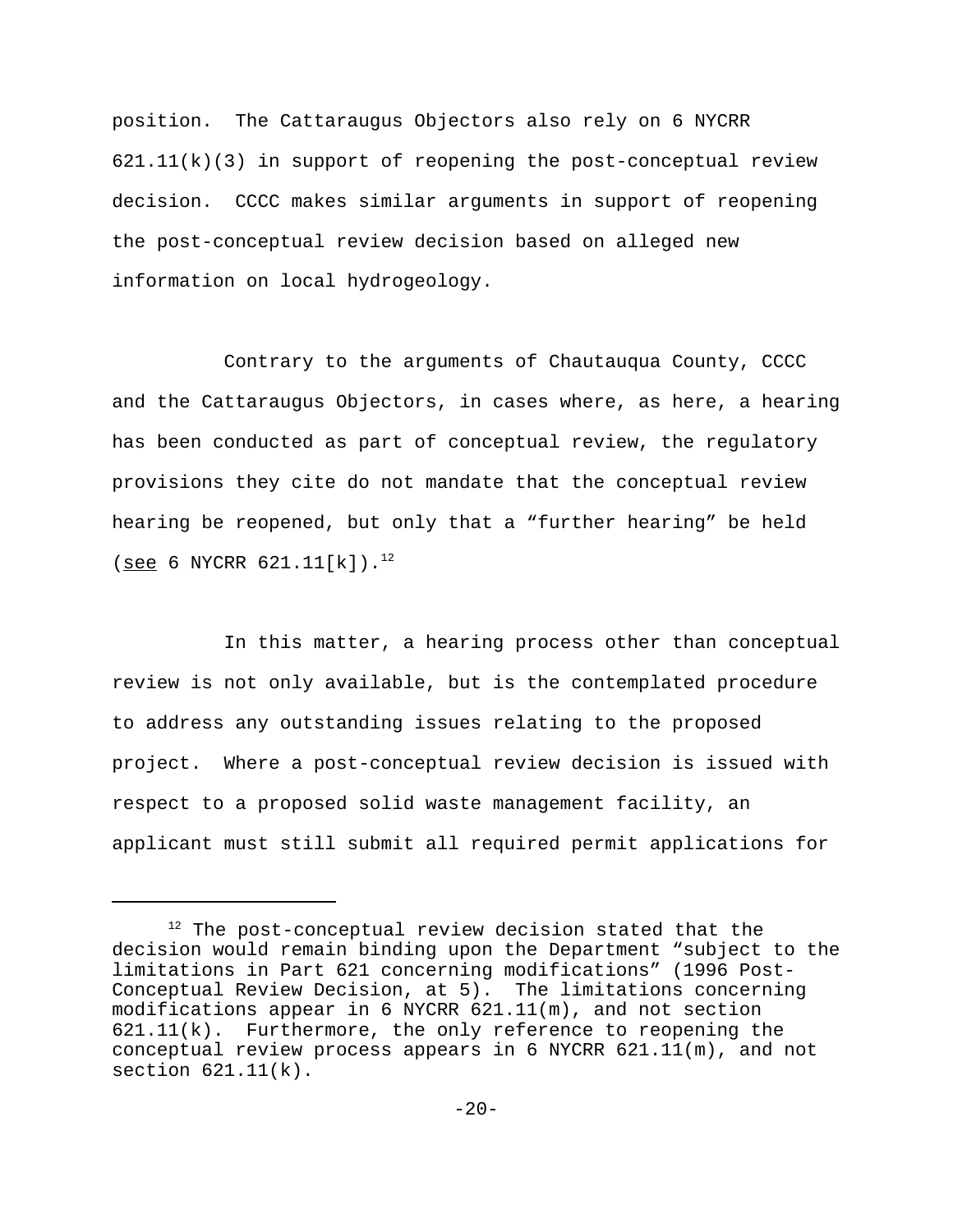that facility and Department staff will determine whether to refer the applications to the Office of Hearings for proceedings pursuant to Part 624. As indicated, Department staff referred IWS's permit applications to the Office of Hearings and ALJ Casutto has conducted a legislative hearing and commenced an issues conference on the permit applications. The pending Part 624 proceeding on IWS's permit applications before ALJ Casutto constitutes such "further hearing" as contemplated by the regulations and by the prior rulings and decisions in this matter (see 1996 Post-Conceptual Review Decision, at 7 & ALJ Hearing Report attached thereto, at 24 [design features and variances are matters for consideration in any future permit application proceedings], 25 [noting that IWS must still apply for permits to construct and operate the landfill).

The proceeding before ALJ Casutto, which will be considering the State permit applications for the project, is the appropriate forum to consider issues relating to the Stateregulated wetland at the Farmersville site and IWS's freshwater wetlands permit application. The Part 624 proceeding can effectively address the impact of the proposed landfill's construction and operation on the State-regulated wetland, including measures to minimize or avoid any impact on the wetland, the comments of the other participants (such as those

-21-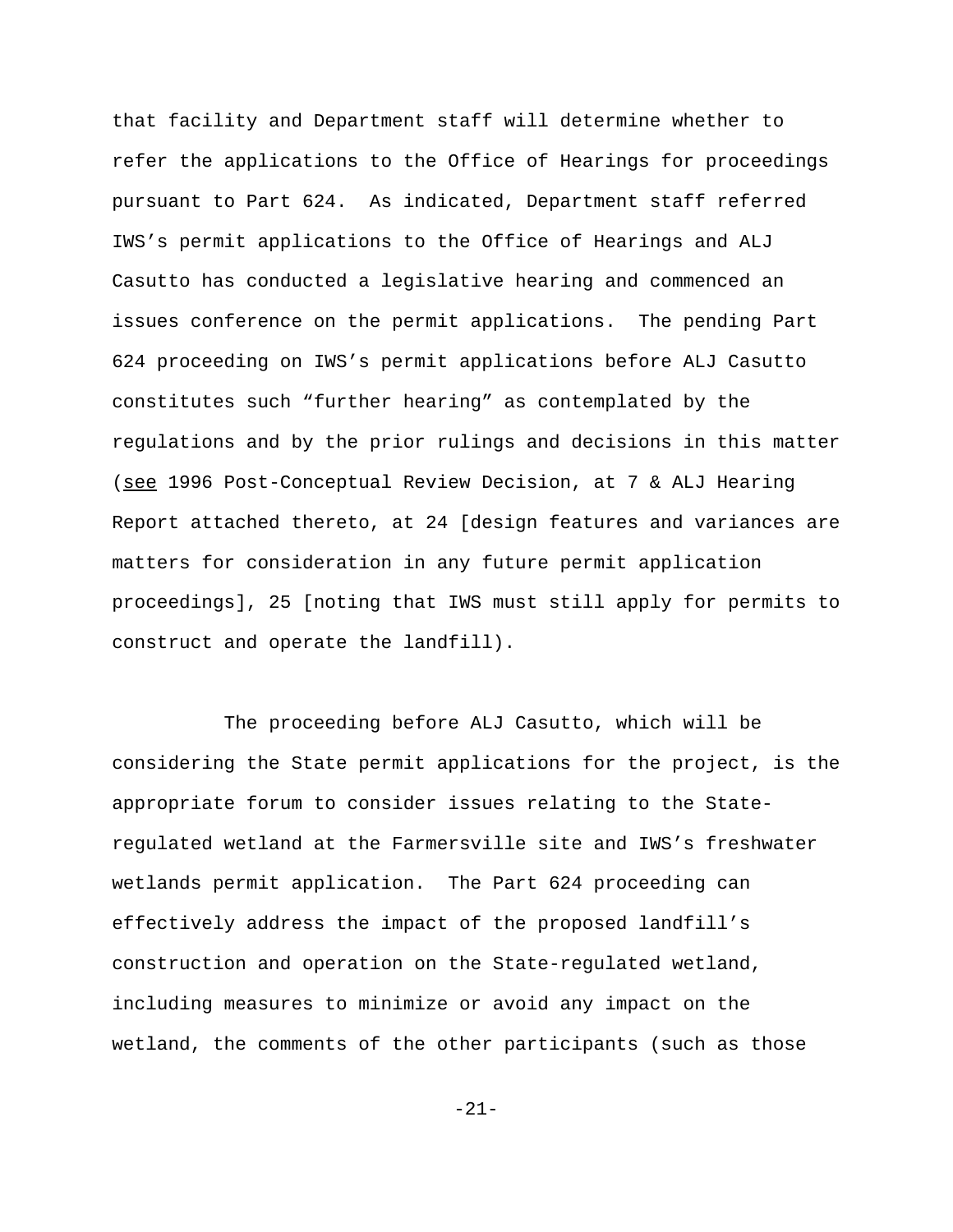included in the Cattaraugus Objectors' Supporting Papers), any variance that may be proposed with respect to the State-regulated wetland, $13$  any wetland mitigation, and appropriate permit conditions. Part 624 proceedings have routinely addressed such issues with respect to permit applications for other landfill proposals. Accordingly, the "further hearing" contemplated by 6 NYCRR 621.11(k) is the Part 624 proceeding currently being conducted before ALJ Casutto. The reopening of the conceptual review hearing in this context is neither required nor necessary, and would be contrary to the policy of affording finality to the conceptual review process.<sup>14</sup>

 $14$  The Cattaraugus Objectors contend that, according to ALJ O'Connor's December 1994 Ruling, the outcome of later wetland surveys could re-open the conceptual review process. A similar contention is made by Chautauqua County. Those contentions read too much into ALJ O'Connor's ruling. ALJ O'Connor simply stated that, depending upon the results of a supplemental wetland redelineation, "it may be appropriate to reconsider [wetland] issues at a future date" (December 1994 Ruling, at 15). Any wetland issue can be addressed within the context of the pending Part 624 proceeding before ALJ Casutto.

<sup>&</sup>lt;sup>13</sup> ALJ O'Connor in addressing hydrogeology issues stated that any required variances would be considered in future permit application proceedings, and would not be considered at the conceptual review stage (see ALJ's Hearing Report/Final Environmental Impact Statement, annexed to the 1996 Post-Conceptual Review Decision, at 24). His determination that such variances should be considered in future permit application proceedings equally applies to consideration of any variance relating to a State-regulated wetland, and underscores the appropriateness of considering wetland-related matters in the proceeding pending before ALJ Casutto.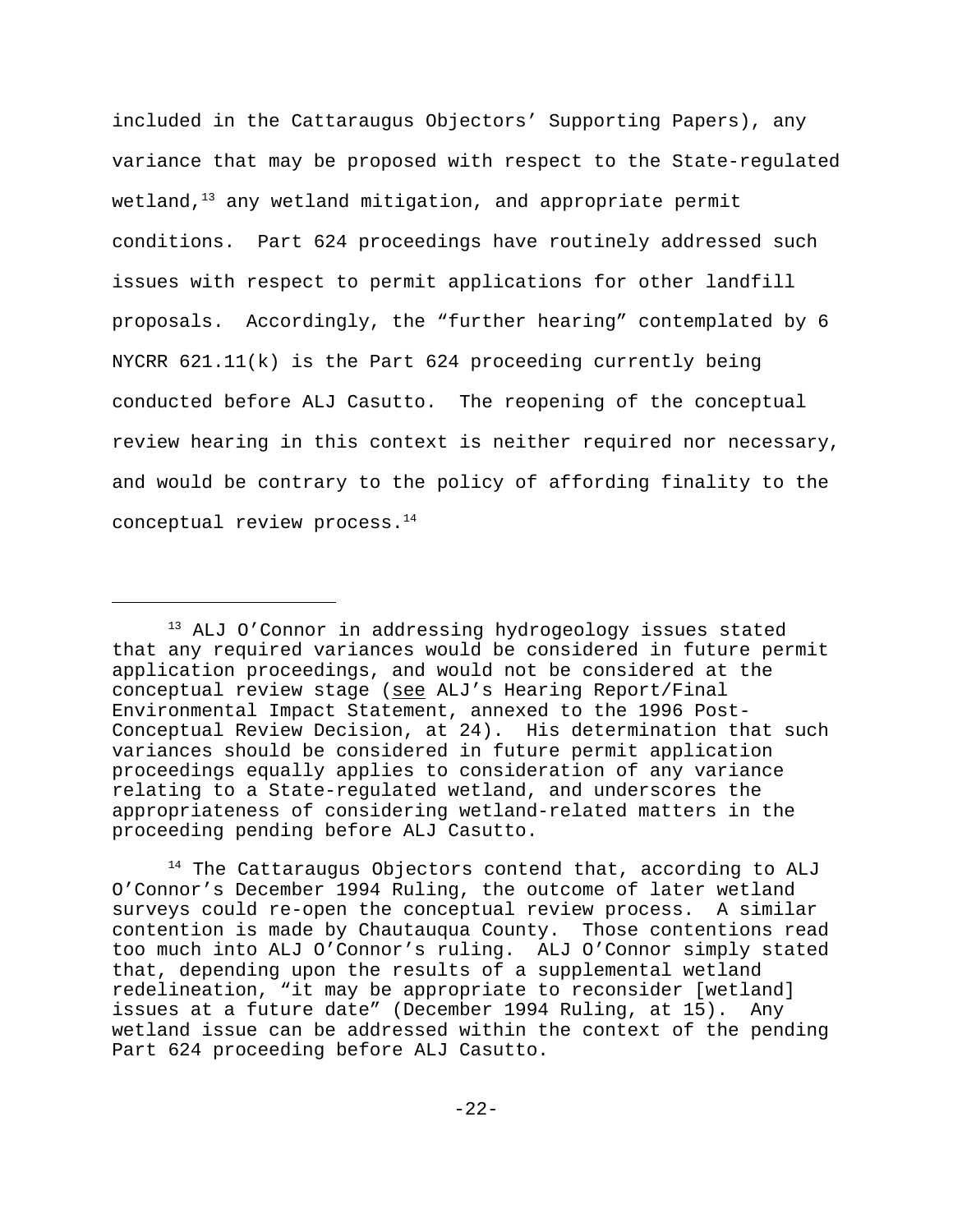Among its arguments, Chautauqua County contends that the identification of a State-regulated wetland on the Farmersville site warrants reopening the post-conceptual review decision because, under IWS's site selection methodology, a site with a State-regulated wetland would have been excluded from further consideration. The Cattaraugus Objectors argue that, with the identification of a State-regulated wetland on the Farmersville site, the site would have been excluded from consideration or it would have received a lower rating compared to alternative sites. The arguments of Chautauqua County and the Cattaraugus Objectors misinterpret the requirements of the site selection process set forth in 6 NYCRR former 360-2.12. That regulatory section provides for an iterative and phased approach for site selection. Pursuant to that approach, proposed sites are compared to each other at specific stages in the site selection process, based on the information then known. As sites are eliminated from consideration at various stages of the process, the remaining sites are subject to more detailed review and subsequent comparison.

It is expected that new and possibly significant information may be developed at each subsequent stage of analysis, particularly as those stages of analysis proceed from desk top reviews to site inspections. However, former section

-23-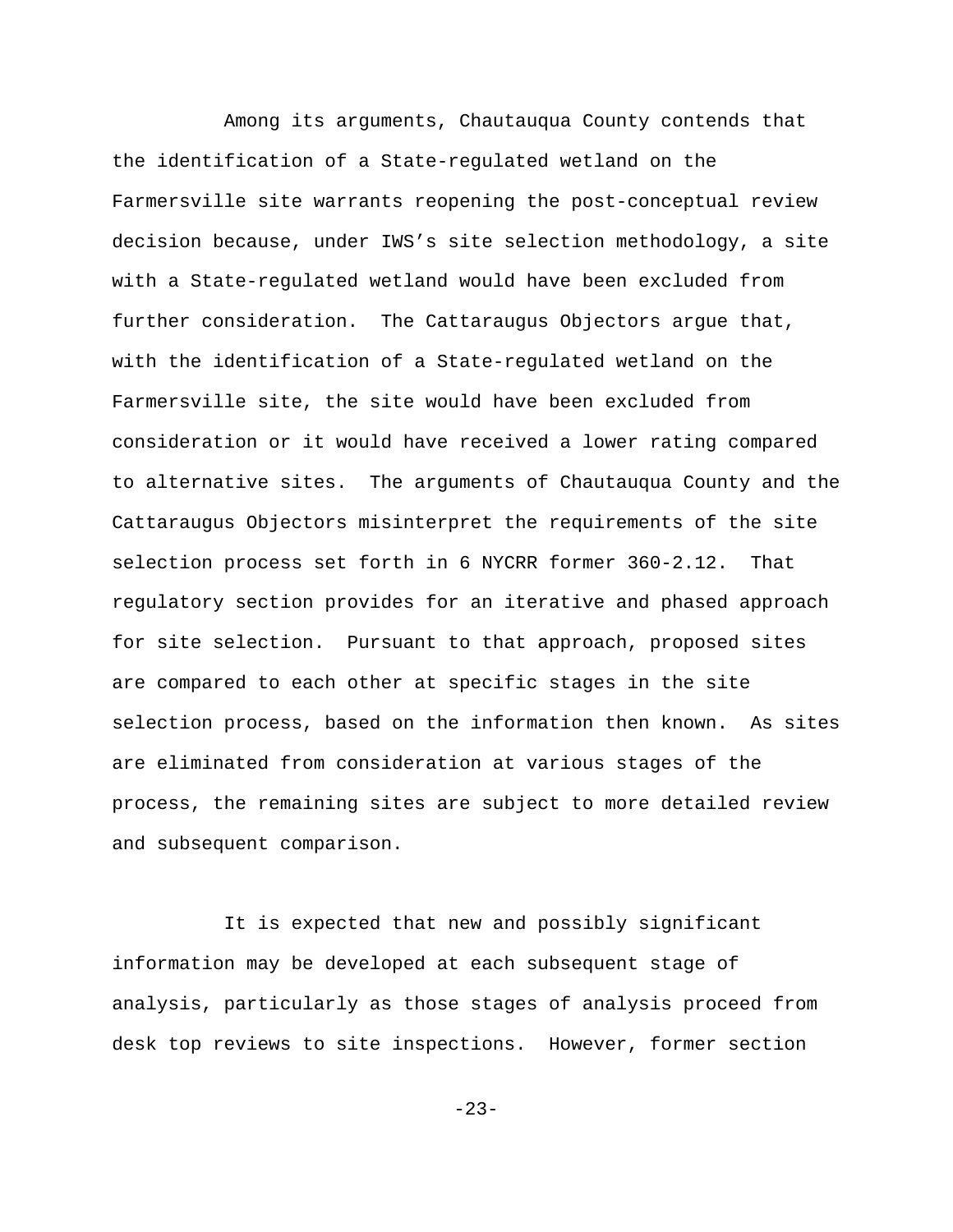360-2.12 does not require that, where new information is developed, the selection process be restarted or that sites previously excluded be considered anew or that sites currently under consideration be rescored and compared to the earlier scores of sites that had been previously eliminated (cf. Matter of Saratoga County, Second Interim Decision, October 3, 1995, at 14; see also Matter of Oneida-Herkimer Solid Waste Management Authority, Rulings of the ALJ, January 30, 2001, at 34-35; Matter of the Development Authority of the North Country, Interim Decision, July 24, 1990, at 4; see generally, DEC Division of Solid Waste, Solid Waste Management Facility Siting ["Siting Manual"], April 1990).

IWS followed a phased seven-step approach in its site selection process to identify and evaluate a reasonable range of alternative sites for development of a solid waste management facility (see, e.g., Draft Environmental Impact Statement for Conceptual Review, Volume I, December 1993). Following an initial evaluation of eighty-one sites and application of successive stages of the site selection process, the number of potential sites was finally reduced to two sites. After onsite investigations, the Farmersville site was identified as the preferred site (see id.).

-24-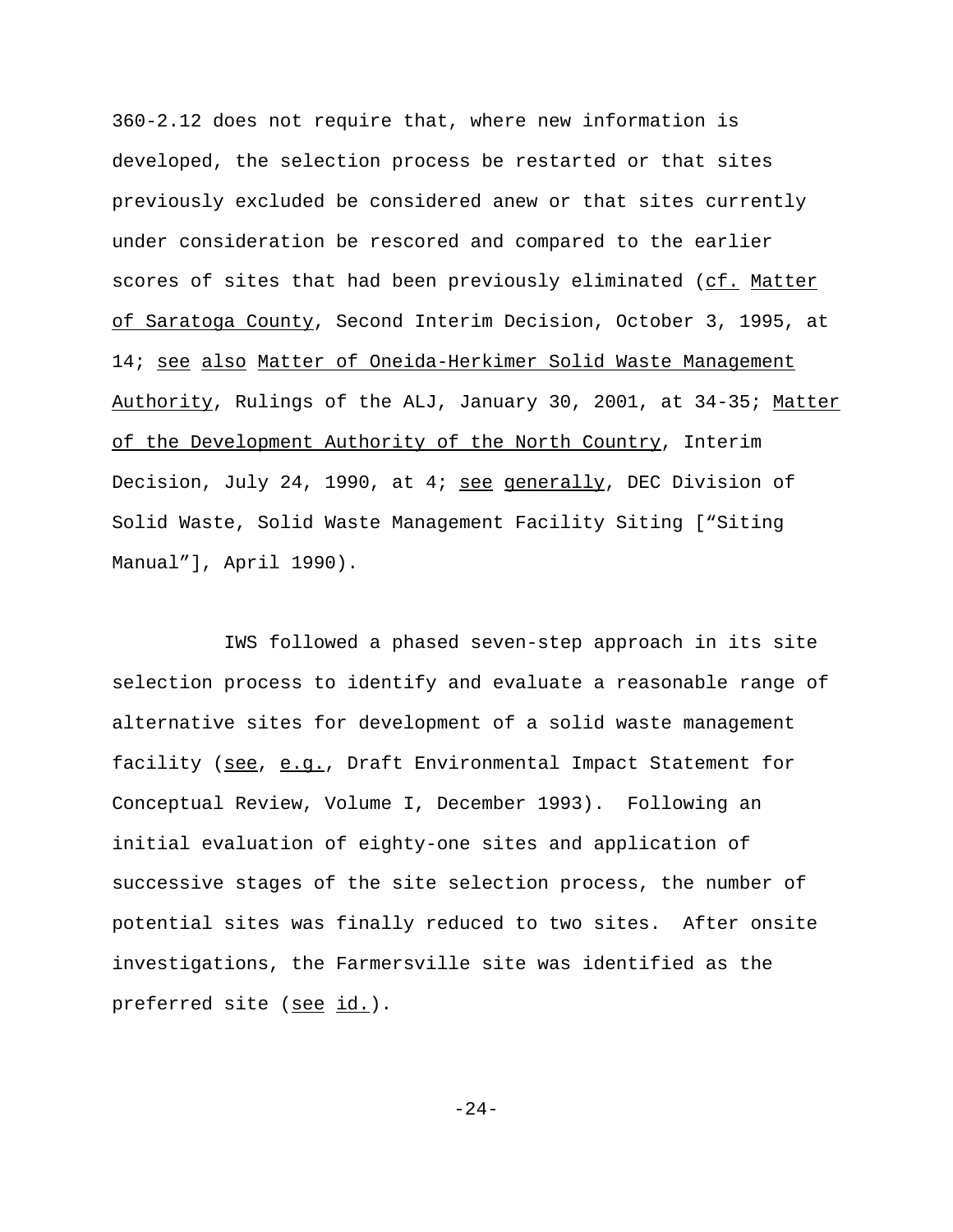In this site selection process, maps of State-regulated wetlands in Cattauraugus County were reviewed. These maps did not identify any State-regulated wetlands on the Farmersville site. During the onsite investigation of the Farmersville site in the site selection process, the wetlands on the property were delineated and no wetland subject to State jurisdiction was identified. Subsequently, in May 1996, the post-conceptual review decision was issued.

In 1998, a subsequent wetland delineation was performed and again it was determined that no state-regulated wetlands were present on the Farmersville site. Contrary to the argument of Chautauqua County, the wetland which is now identified as subject to State regulation was not "missed." Both before and after the completion of the site selection process, the wetland delineations and the State wetland maps indicated that any wetland on the Farmersville site was under the State's jurisdictional threshold of 12.4 acres. Wetlands, however, are a dynamic resource and their boundaries can be expected to increase or diminish in size over time (see DEC Policy Memorandum FW 87-2, "Confirmation of Freshwater Wetlands Determinations and Delineations," August 19, 1987, at 2 [size of wetland may vary over time thereby altering its jurisdictional status]).

-25-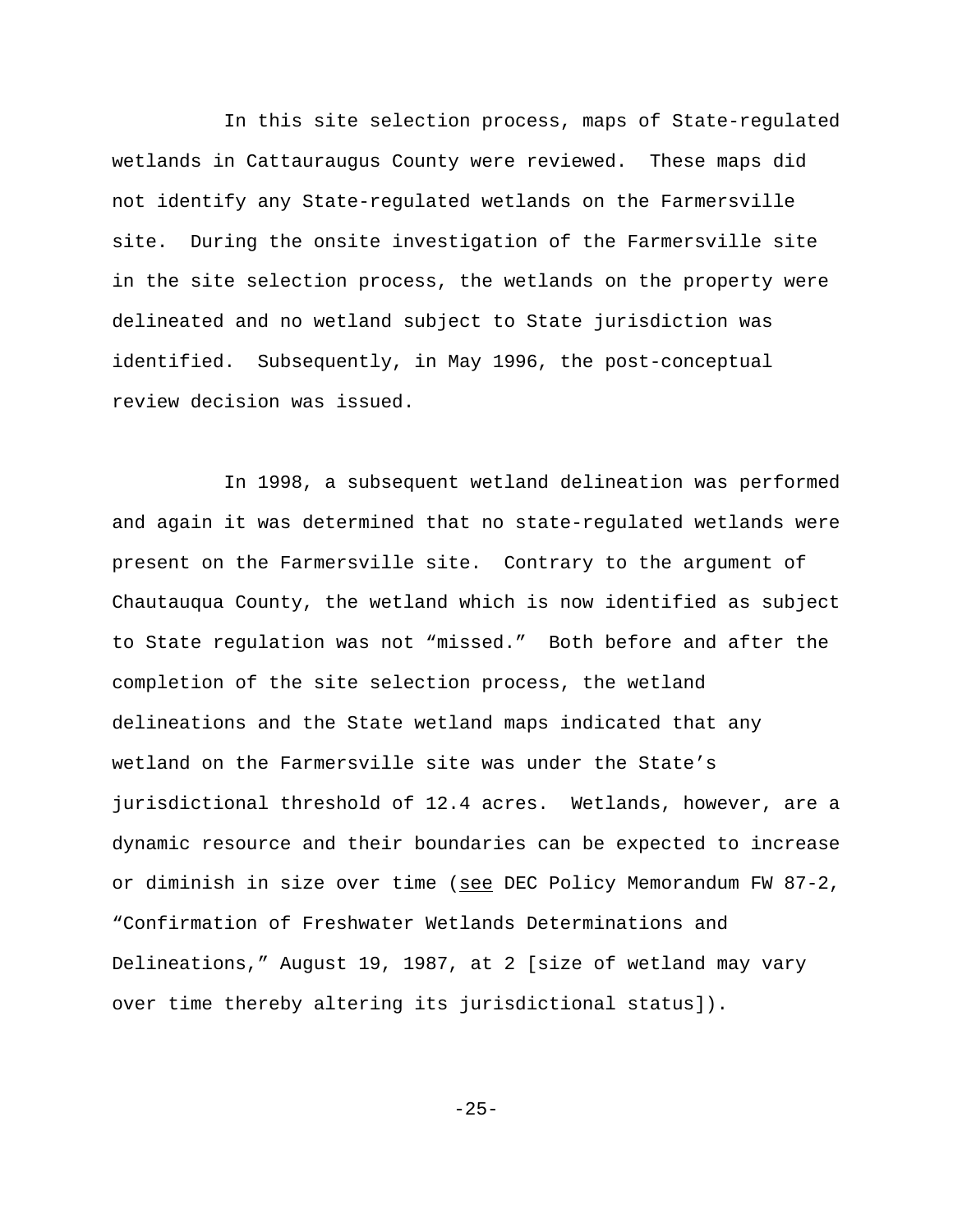It was not until 2004, eight years after the postconceptual review decision was issued, that the boundaries of an existing wetland on the Farmersville site were expanded and, as a result, the wetland became subject to State regulation.<sup>15</sup> IWS's site selection process (including the evaluation of alternative sites) had long been completed and, under Department regulation and policy, had been given final and binding effect by the 1996 post-conceptual review decision. This subsequent change to the boundaries of the existing wetland does not require the reopening of the site selection process. However, the binding effect given to site selection does not preclude review of project impacts on the State-regulated wetland at the Farmersville site. Any impact can be addressed in the pending Part 624 proceeding, and it is not necessary or required to reopen the post-conceptual review decision to accomplish that. $16$ 

<sup>&</sup>lt;sup>15</sup> As previously noted, IWS does not concede that the wetland meets the requirements of a State-regulated wetland.

<sup>&</sup>lt;sup>16</sup> With respect to the site selection process, CCCC argues that IWS failed to implement an iterative site selection methodology in the site selection process and details what it considers flaws in IWS's identification of alternative sites (CCCC Supporting Papers, at 2-4). CCCC previously raised this argument in the conceptual review proceeding where it had a full opportunity to present and fully develop its position (see Applicant's 2005 Letter, at 21-22). CCCC's argument did not prevail in the conceptual review proceeding as both the DEC Commissioner and the ALJ considered and approved the iterative nature of IWS's site selection process (see, e.g., 1996 Post-Conceptual Review Decision, at 3; 1995 Supplemental Rulings, at 5). CCCC's attempt to revisit this argument is rejected.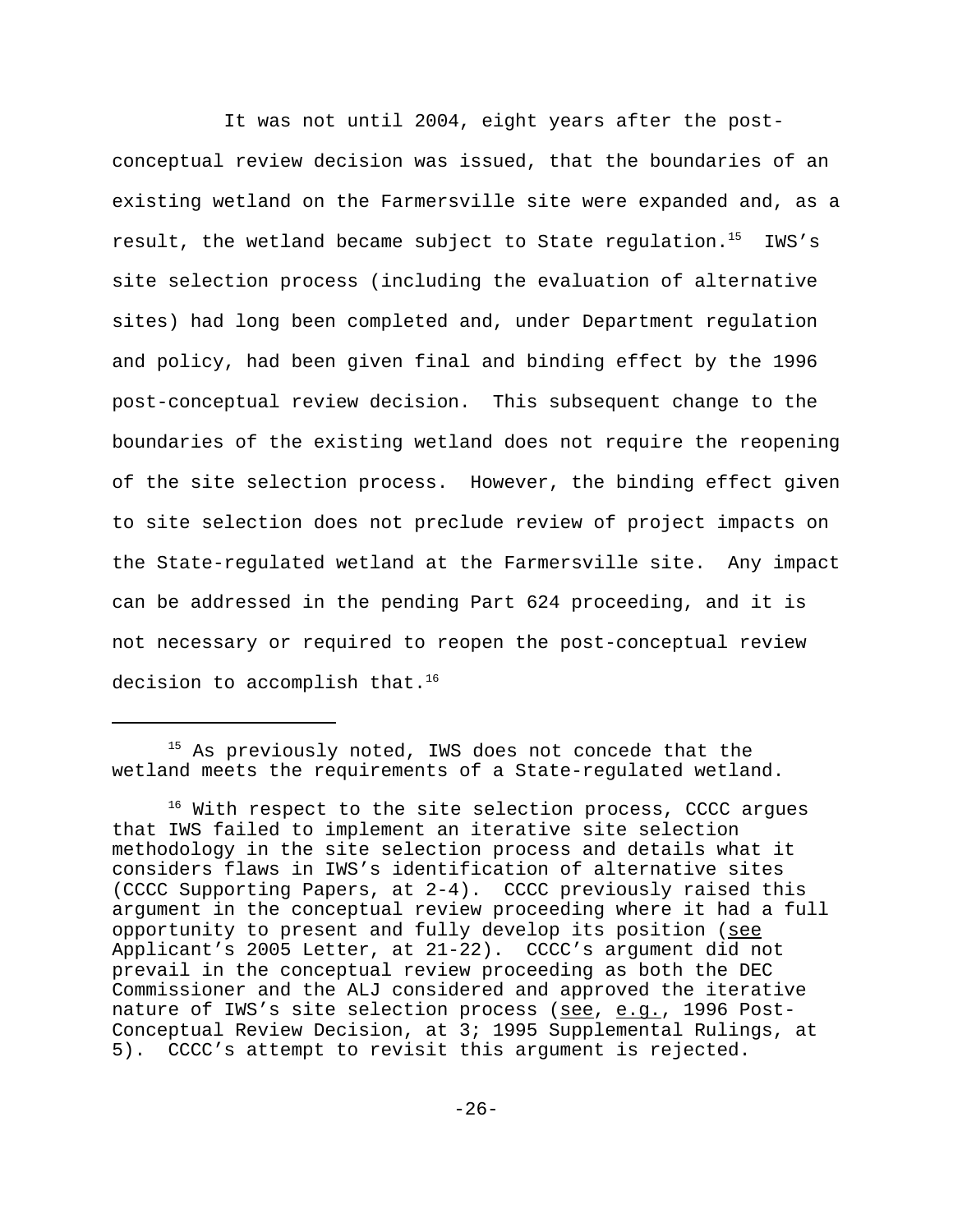Chautauqua County and the Cattauraugus Objectors further maintain that, because the proposed project would impact a State-regulated wetland, the landfill cannot be constructed on the Farmersville site. They cite to 6 NYCRR former 360- 1.14(c)(4) which provides that new solid waste management facilities are not to be constructed or operated within the boundary of a State-regulated wetland. The argument is misplaced. The Department's regulations provided, then as now, that a variance may be granted from one or more provisions of Part 360 under specified conditions (see 6 NYCRR 360-1.7[c] under both the current and former regulations), and such variances have been previously issued with respect to State-regulated wetlands (see Matter of Oneida-Herkimer Solid Waste Management Authority, Interim Decision, April 2, 2002, at 10; Decision of the Commissioner, March 19, 2004; see also Siting Manual, at 29 [sites that contain wetlands should not be routinely rejected]).

Furthermore, during any subsequent review of the permit applications for a landfill project, the boundaries of a proposed landfill can be redesigned or the landfill operations modified to minimize or avoid any impact to a State-regulated wetland. As previously discussed, any arguments relating to impacts on the wetland can be addressed during the consideration of the project's freshwater wetlands permit application in the ongoing

-27-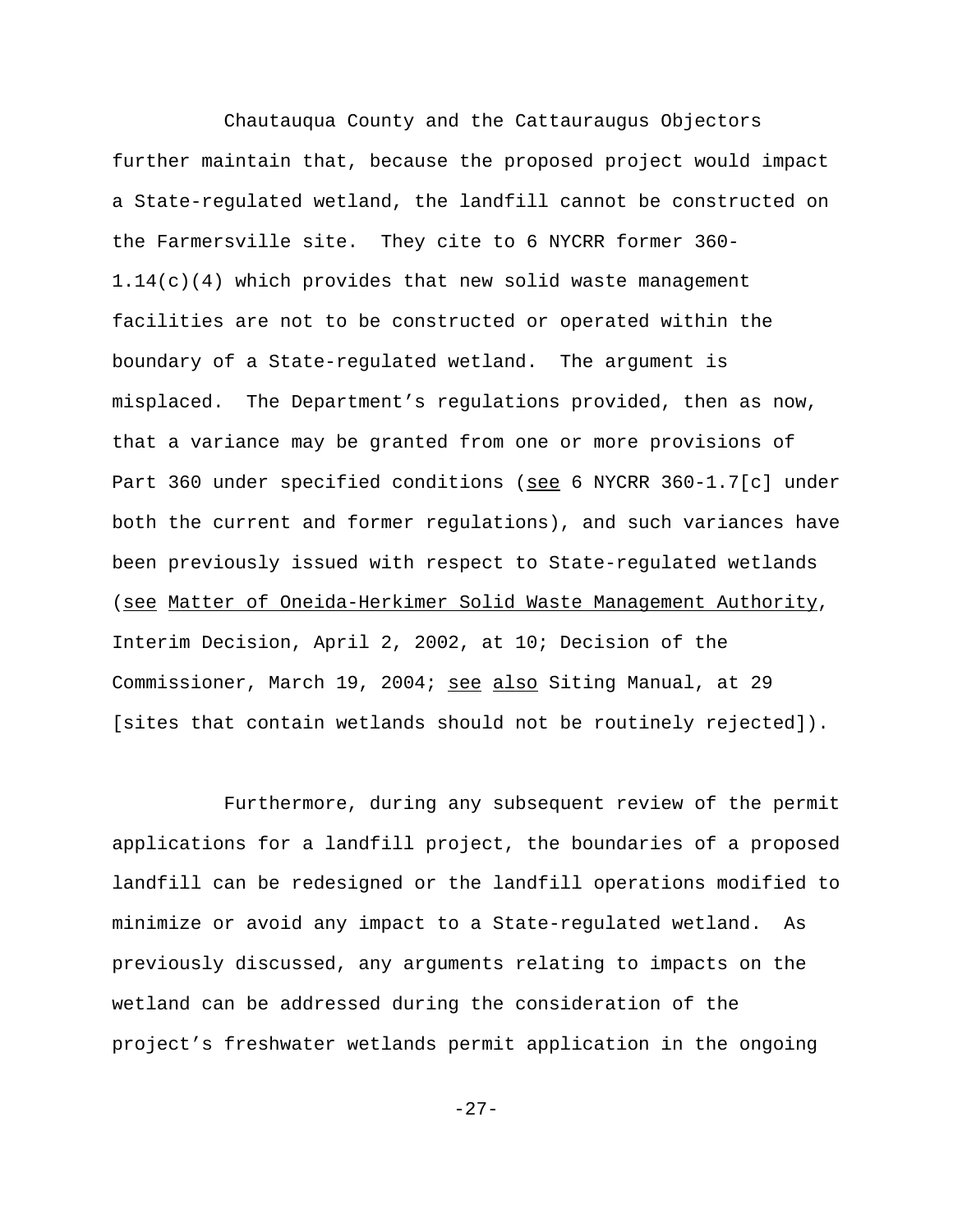Part 624 proceeding.

CCCC, in addition to indicating its support for Chautauqua County's motion, offers what it characterizes as "significant new information" on local hydrogeology and argues that this information supports reopening the post-conceptual review decision. In its papers, CCCC presents information on a residential well survey, a recent (2002) study of the local watershed, Carpenter Brook, and local gravel mines, and lists various hydrogeology studies, among other information. It argues, in part, that this information supports the selection of the Albion/Murray site, rather than the Farmersville site, as the preferred site (see, supra, fn 9).

IWS, in responding to CCCC, submits that the arguments concerning hydrogeology that CCCC presents are more in the nature of a motion to re-argue issues that were previously raised in the conceptual review process rather than a request to reopen the process based upon "relevant significant new information" (Applicant's 2005 Letter, at 21). I agree. The information that CCCC presents was either previously known or could otherwise have been developed for submission in the prior conceptual review proceeding. Furthermore, CCCC fails to explain why the post-1996 studies that it references could not have been performed and

-28-